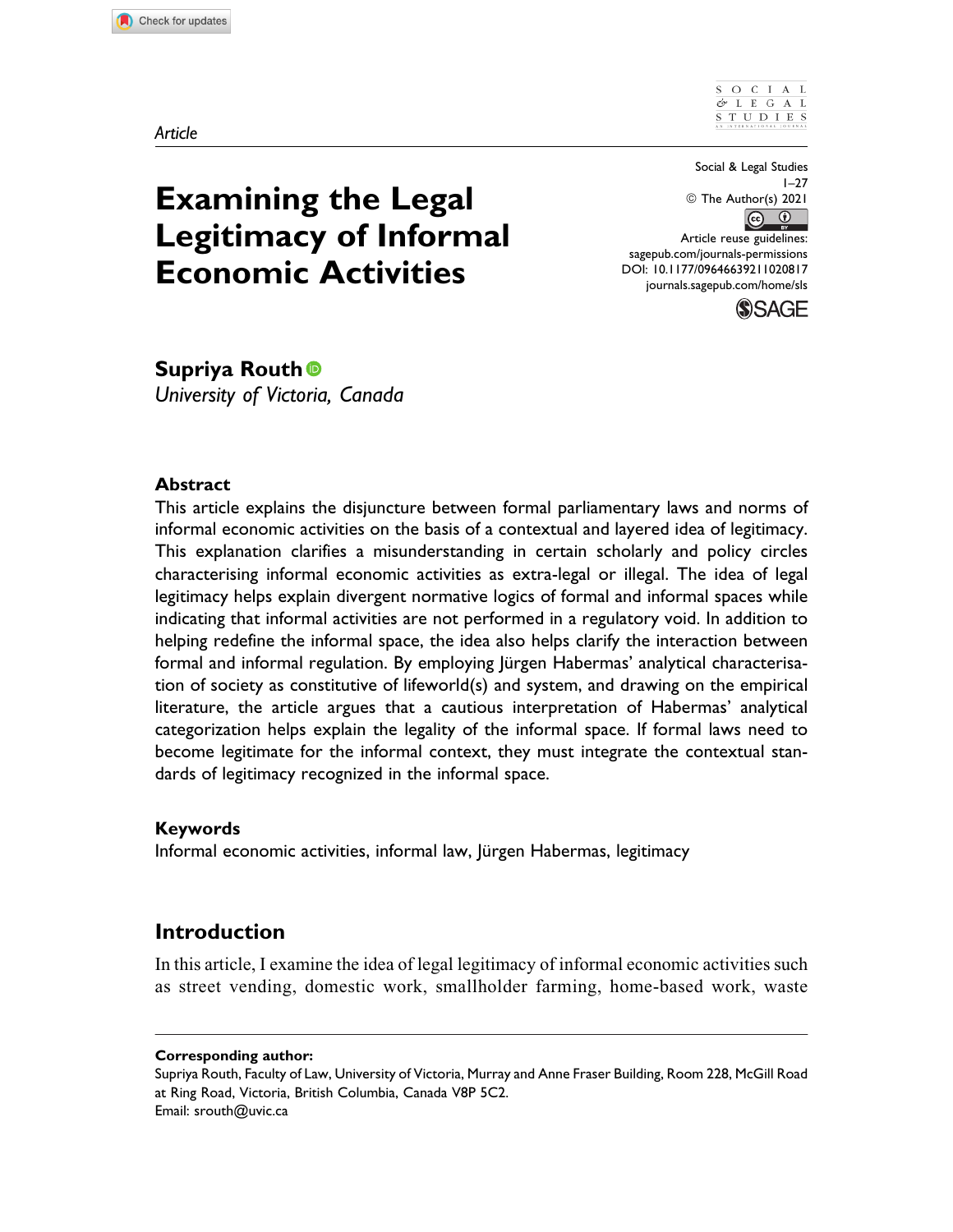recycling, and a range of other work practices, which have generally been relegated by international institutions and prominent legal scholars to the domain of illegality or, at least, extra-legality because of the ostensible legal void in which these activities are undertaken. Informal economic activities are legally organized, but the rationale of informal laws organizing these activities is different from that of formally enacted laws. The idea of legal legitimacy acts as a benchmark to clarify the authenticity of legal regulation in the informal domain. Clarifying the idea of legal legitimacy in this context is important because of the disjuncture between the logic of legal rules in formally organized economic activities and the logic through which informal activities are often regulated. Informal economic activities primarily operate outside the (formal) institutional structure (of property rights and formal contractual obligations) of industrial capitalism, but not outside capitalist relations of production.

Unless the normative logic of informal modes of economic activity is properly assessed, an integrated conceptualization of the production process (involving both formal and informal activities), and concomitant legal regulation, will elude policymakers and scholars alike. The idea of legal legitimacy, I argue, offers an evaluative tool through which regulation of this productive continuum (formal and informal) could be rationalized. Legal legitimacy, in the sense I use it, is the claim that legal actors adhere to certain norms because they accept the validity of (some sort of) normative reasoning for approving or limiting their conduct and practices by those norms.

In elaborating this idea, Habermas' insight of conceptually dividing society into two levels and locating normative legitimacy in two different justifications is particularly helpful. Habermas argues that formal enacted laws often have an 'artificial character' when they are justified only on the basis of the parliamentary procedure of law-making, ignoring the authenticity of the substance of such laws that evolves through a discursive dialogue among the citizenry (Habermas, 1996: 111). There is a legitimating force without coercion in the 'discursive process of opinion- and will-formation', which brings reason and will (i.e., choice) of the communicating participants together (Habermas, 1996: 103–104). Unless formal enacted legislation is able to integrate uncoerced insights of social actors, formal laws remain illegitimate from the perspective of the informal social spaces (while legitimate according to formal parliamentary procedure).

Employing this layered perspective-based insight of legitimacy and considering vignettes of informal economic activities and their regulation, I argue that it is simplistic – and overly positivist – to characterize informality as unaccounted for extra-legal or illegal space. Actors engaged in informal economic activities normatively organize their activities on the basis of the norms of kinship, locality, friendship, community, class, religion, ethnicity, caste, gender, and so forth. They adhere to these social norms, often at the cost of bypassing formal legal standards, because of their contextual validity. To be sure, these norms are not always unproblematic, but recognizing their proper role is important for legal policy-making.

The diverse – and often competing – spheres of normative regulation have been recognized by the legal pluralism literature for some time now (Benda-Beckmann, 2002; Benton, 2012; Merry, 1988). Legal pluralism recognizes the 'sustainable diversity in law', that is, the expansive and enduring nature of informal laws beyond state law (Glenn, 2012: 96, 103–104). Legal pluralists have called for abandoning the definition of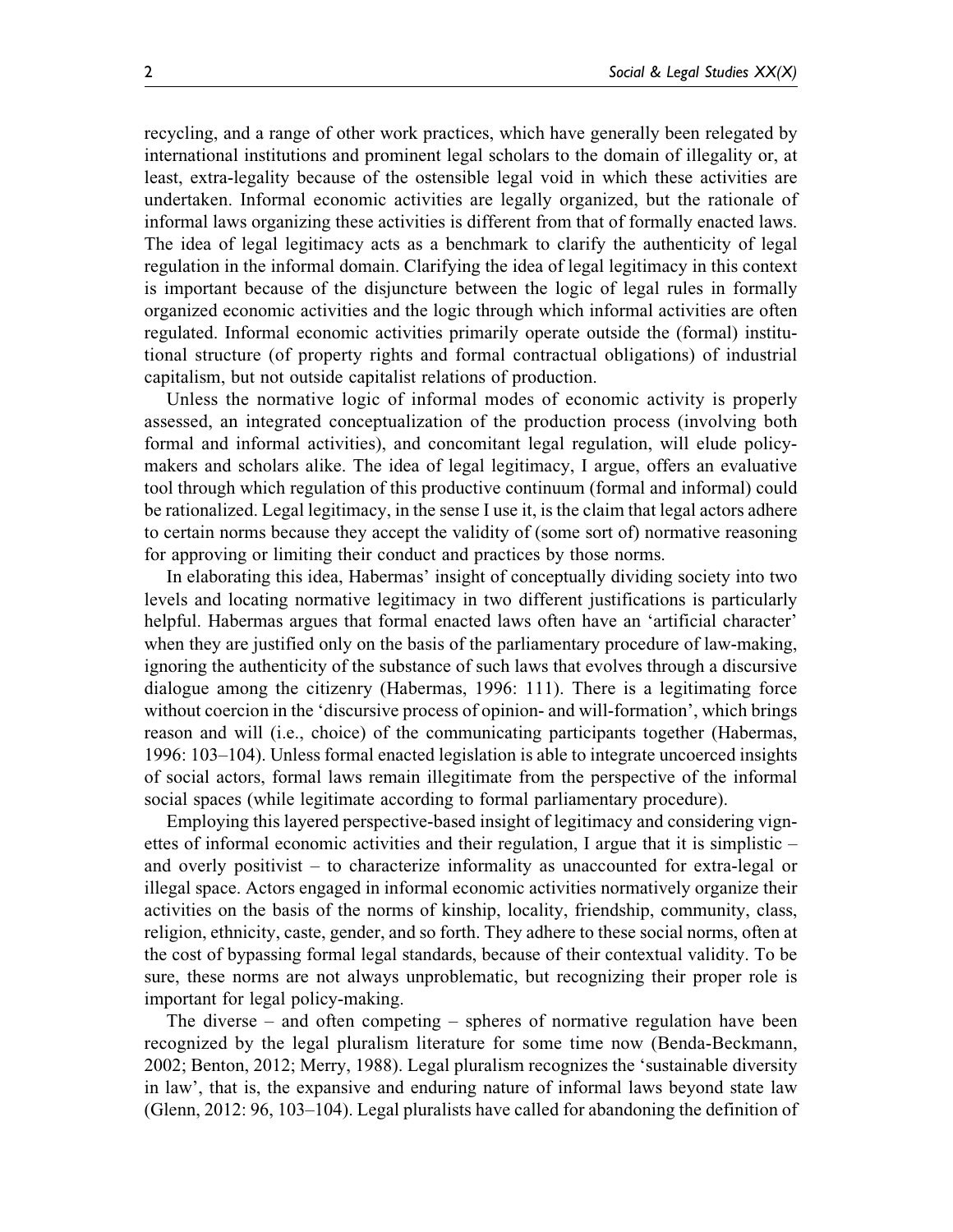law solely in terms of the institutions of the state, noting that legal centrism is an ideal whereas legal pluralism is a fact  $-$  'an empirical state of affairs in society' (Glenn, 2012: 104–105; Griffiths, 1986: 4, 8). Despite emphasizing the diversity in law, legal pluralism notes that although the sources of different legal orders may be varied, legal orders are not insular. Instead, these legal orders often interact with each other in complex ways wherein legal actors learn to navigate the different legal orders (Hoekema, 2017; Tamanaha, 2012; Ubink, 2018: 214–223). This recognition of the diverse sources of law in legally pluralist societies suggests a diffused idea of legal legitimacy, apt particularly to understand the regulation of informal economic activities (Benton, 1994: 225–227; Brown, 2017: 21–23; Griffiths, 1986: 38; Provost, 2012: 9; Tamanaha, 2012). The inadequacy of casting the behaviour of informal economy actors as unlawful is accentuated through the lens of legal pluralism (Benton, 1994: 227, 229–230, 236–237).

While legal pluralism emphasizes the diversity of legal sources, the approach suggested here that focuses on the contextual legitimacy of legal regulation helps us clarify the idea of informal space and its relationship to formal space. First, it helps us redefine informal economic activities (or the informal economy) as a largely legitimate space inhabited by multiple – often competing – legalities instead of an extra-legal domain. Second, the idea of legal legitimacy is instructive in putting these multiple legalities into a productive dialogue. If the informal space is not devoid of regulation, yet insufficiently covered or not covered by formal laws, the latter, in order to become relevant for the informal domain, must generate institutional opportunities to communicate with the norms of the informal domain without subsuming informal economic activities into its normative industrial relations framework. Concurrently, norms of the informal realm also need to be cognitively open, but not deferential, to the logic of the formal laws. Third, the idea of legal legitimacy also acts as a benchmark to analyse the validity of both informal and formal laws insofar as they are able to facilitate contextual aspirations of workers. Accordingly, the idea could be employed to evaluate formal laws from the perspective of the actors in the informal domain.

In the following part, I argue that to conflate the informal with the extra-legal or illegal, as some international institutions and legal scholars do, is analytically flawed since it fails to account for the normative justifications inherent in informal activities. Using selected accounts of informal economic activities, I emphasize the varieties of regulatory sources that justify and organize such activities in heterogeneous contexts. In part 2, based on Habermas' analytical concepts of lifeworld and system, I contend that the idea of legal legitimacy both explains the distinctiveness and indicates the continuity of the informal and formal spaces. In part 3, I outline the conditions of legitimacy of informal laws and assess how this helps clarify the relationship between the formal and the informal spaces. I end the article with a brief conclusion.

## *The Context: Is 'Informal' Illegal or Extra-Legal?*

The concept of informal economic activities emerged from anthropological studies of low-income economic activities and workers such as smallholder farming, market gardening, sawmilling, posho milling, building contractors, carpenters, self-employed artisans, shoemakers, tailors, brewers, cornmill entrepreneurs, transport workers (e.g.,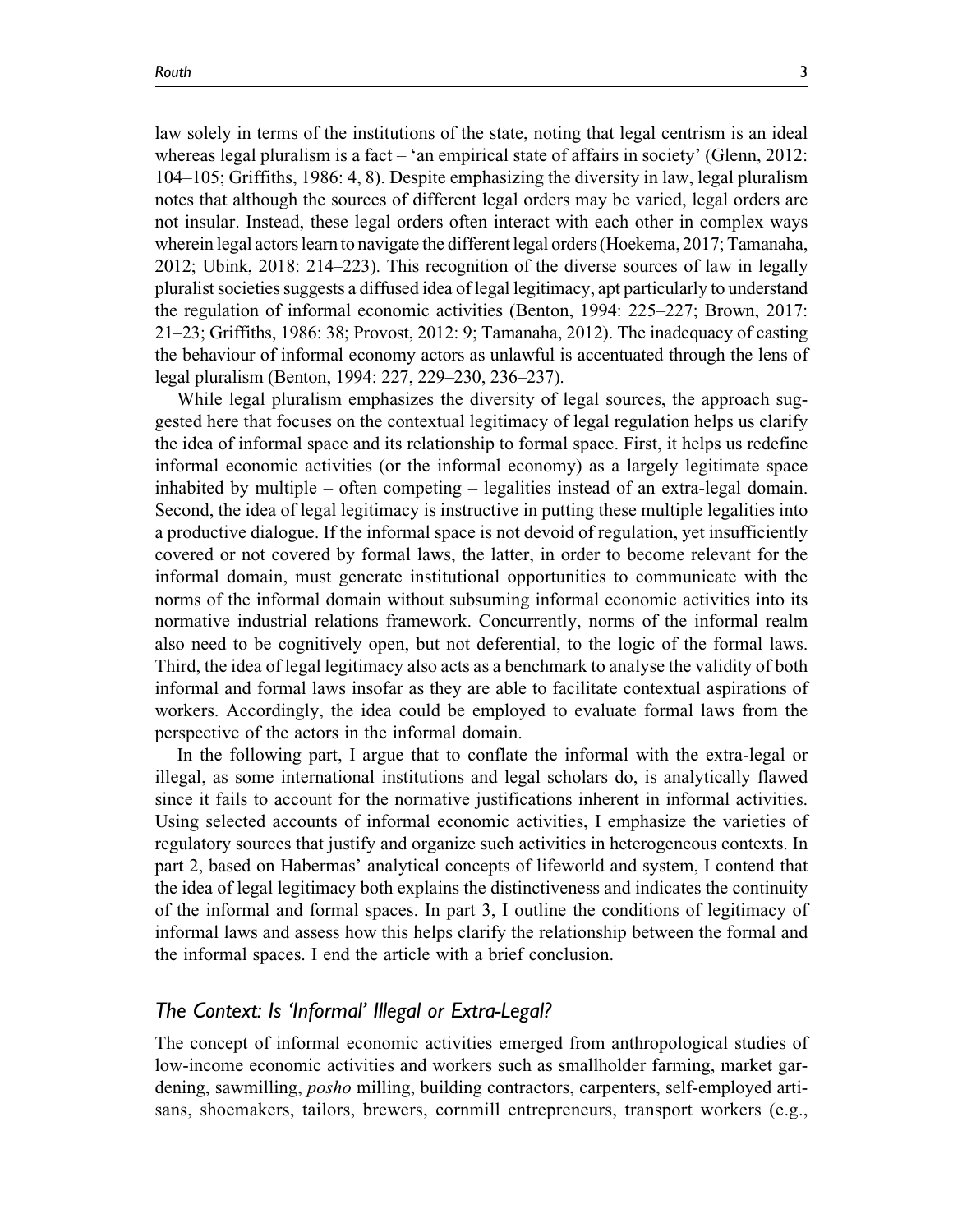matatu driver), leather tanning workers, petty traders, street vendors, food caterers, bartenders, carriers, commission agents, dealers, fitters, washerwomen, musicians, launderers, shoe shiners, barbers, manual scavengers, photographers, vehicle repairers, maintenance workers, brokers, ritual service providers, and medicine people in Africa (Hart, 1973: 61–62, 66–69, 71–73; ILO, 1972: 223–230). Since the organization of these varied economic activities did not resemble the characteristics of orthodox contractual waged employment model of industrial production, they were termed informal.

It is worthwhile to note that many of the economic activities that are undertaken informally in some jurisdictions could also be undertaken formally in others if they followed the mandates of the state's formal structures, such as licensing, registration, reporting, and structuring the workplace on the basis of legal categories such as employment contracts and bargaining units enumerated in different statutes. Thus, at a generic level, the term informal is deployed to contrast economic activities that are not organized in the same institutional form as that of the industrial production process characterized by formal employment contract and bureaucratic mediation by the state (Hart, 2006: 22– 26, 29). The latter relationships – between workers, capital, and the state – are mediated by a range of enacted statutes, from labour and social laws to taxation and competition laws. It is law that gives shape to this industrial production 'form'. As a natural corollary of this legally structured institutional form, it is indeed attractive to characterize informal as an obscure extra-legal space.

Legal scholars often struggle to come to grips with the concept of informal economic activities. Since they usually attempt to tabulate informal work with reference to conventional labour welfare statutes, they commonly relegate informal economic activities to illegality or, at best, legally exempt categories of productive activities (Davidov, 2005: 23–24; Freedland and Kountouris, 2012: 349–358; Goldin, 2006: 109–110, 117; Goldin, 2011; Rittich, 2017: 113; Sankaran, 2006: 206–207; Sankaran, 2011). While some contend that informal work is part of a grey, black, or shadow economy (Freedland and Kountouris, 2012: 355; Sankaran, 2006: 210), others conclude that what is incorrectly termed as 'informal' work is 'simply [ ... ] an enforcement problem' of labour and industrial law (Davidov, 2005: 6). Accordingly, legal scholars often adopt either a handsoff approach to what they see as a false categorization of a legally exempt realm or propose better enforcement of existing employment relationship laws to solve problems of informality. In so understanding informal work practices, these scholars forego the opportunity to more substantively engage with informality as a complex problem of legal legitimacy.

While judging the juridical usefulness of the idea, legal scholars often take the International Labour Organization's (ILO) definitions on informality as their frame of reference, even when noting the divergence in such conceptualizations (Davidov, 2005; La Hovary, 2014, 2016: 92–97; McHugh-Russell, 2019: 51–53, 54–59; Rittich, 2017: 111). However, ILO definitions – of the 'informal sector', 'informal economy', 'informal employment', and 'non-standard work' – aim primarily at statistically measuring informality rather than offering a tangible basis for legal evaluation (ILO, 2013; La Hovary, 2016: 94–100). The ILO defines informal economy as economic activities that operate outside the law either because of the lack of formal legal coverage or because the law is not enforced (ILO, 2002). However, the ILO does acknowledge that 'the term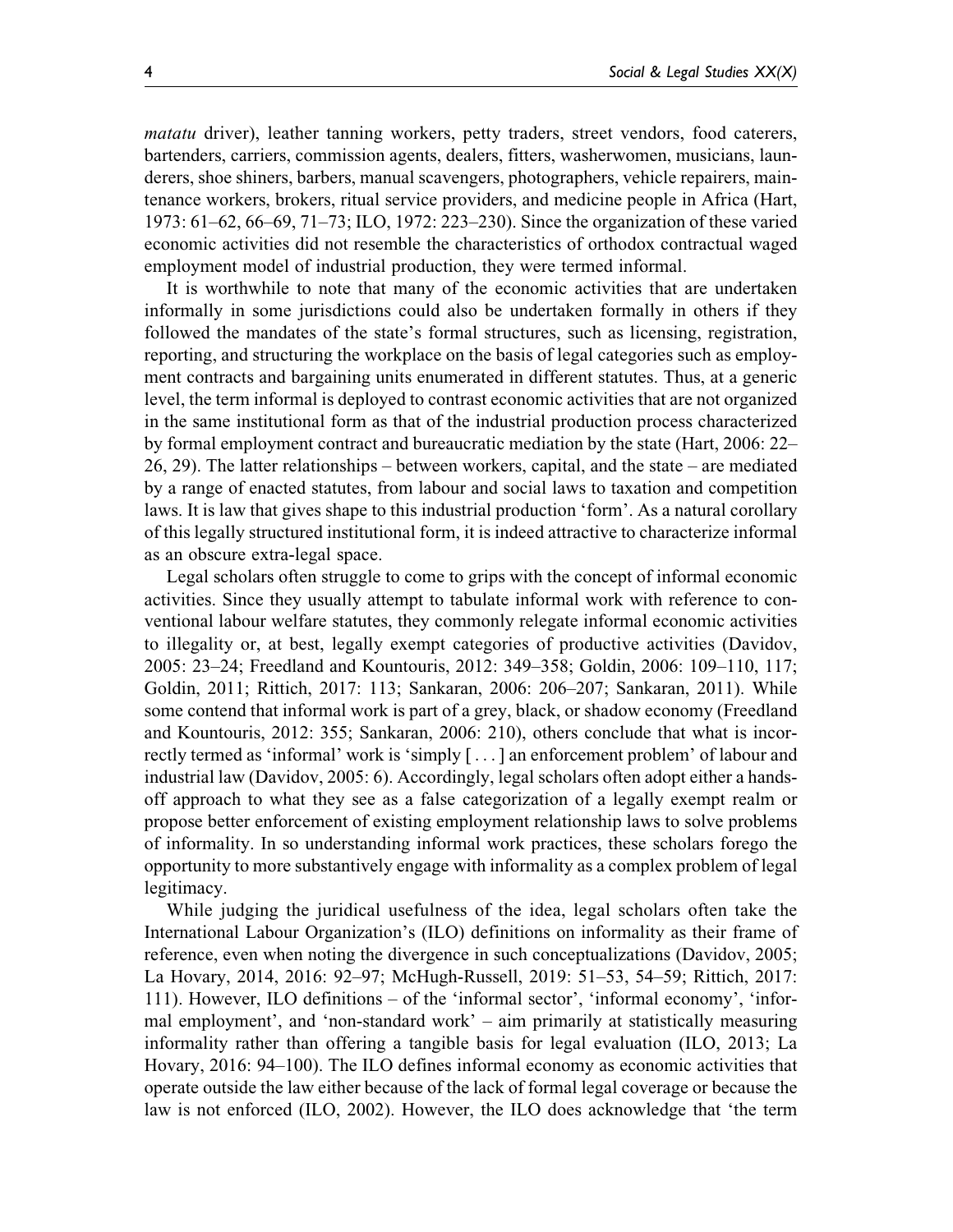"informal economy" tends to downplay the linkages, grey areas and interdependencies between formal and informal activities' (ILO, 2002: para 3).

While the ILO seeks to explain informality on the basis of legal characteristics, the World Bank explains the reasoning of that extra-legal space by resorting to neo-classical (profit-maximizing) market logic (De Soto, 1989: 132, 151; Perry et al., 2007: 1–2, 7–16). According to this economic justification, enterprises and individuals move their activities to the less complex and cost-saving informal space for economies of scale because the formal space is overregulated and costly (De Soto, 1989: 132–134, 143–182). Although the abovementioned rationale might have some empirical basis, what it misses is that informal activities are often embedded in social institutions and relations, and not a phenomenon that can be explained solely through legally positivist institutional characteristics or the logic of market competitiveness.

While it may be true that workers and economic units move from the formal to informal space as a cost-saving strategy, it is also true that actors and activities in the informal space sustain historical and continuing relationships to their communities and work-based identities that are inseparable components of these workers' lives and livelihoods. There are then historical and cultural components to many of the informal economic activities. Acknowledging this continuity is not to deny that many of these activities are linked to  $-$  and often go on to subsidize  $-$  the formal economy; rather, it is to indicate that informal activities also exist outside of the logic of reducing costs and that they do not operate in a regulatory void. This more expansive perspective of informality serves to disrupt the dichotomy of costly 'legal' and cost-reductive 'illegal' spaces, which mischaracterizes the complexity of the informal space and results in narrowly cost-benefit focused regulatory logic as evidenced in the ILO proposal to formalize the informal economy (ILO, 2015; La Hovary, 2016: 97–103; Routh, 2017).<sup>1</sup>

Informal economic activities are often (partially) impacted by criminal law, municipal zoning law, social protection law, and so on. However, at the same time, labour relations, market relations, and interaction with the state in the informal domain are often heterogeneously structured on the basis of varied social norms not emanating from the legislature. It is this gamut of differential relationships, not lawlessness per se, that should define informal economic activities. In spite of the divergent legalities of informal economic activities, it is on the basis of the ILO definition of informal economy that many legal scholars seem to understand  $-1$  have to add, incorrectly  $-$  that informality is the domain of legal exclusion (including exclusion through non-enforcement). According to some of them, since informal activities are legally excluded, they are part of the grey or black economy (i.e., of dubious legality or complete illegality) (Freedland and Kountouris, 2012: 355). By confounding regulation with enacted statutes and judicial opinions, this argument shifts focus from actual activities and experiences to a formalized legal-institutional structure in understanding a social phenomenon. This perspective misses the point that formal laws are not the only way of social ordering; neither does statutory exclusion per se make a phenomenon illegitimate.

Although the idea of informality has substantial legal underpinnings, the conceptual evolution of informality has not primarily been legally focused; the idea was originally conceptualized by economists and anthropologists. Consequently, in articulating a legally weighted understanding of informality, the dominant approach in legal scholarship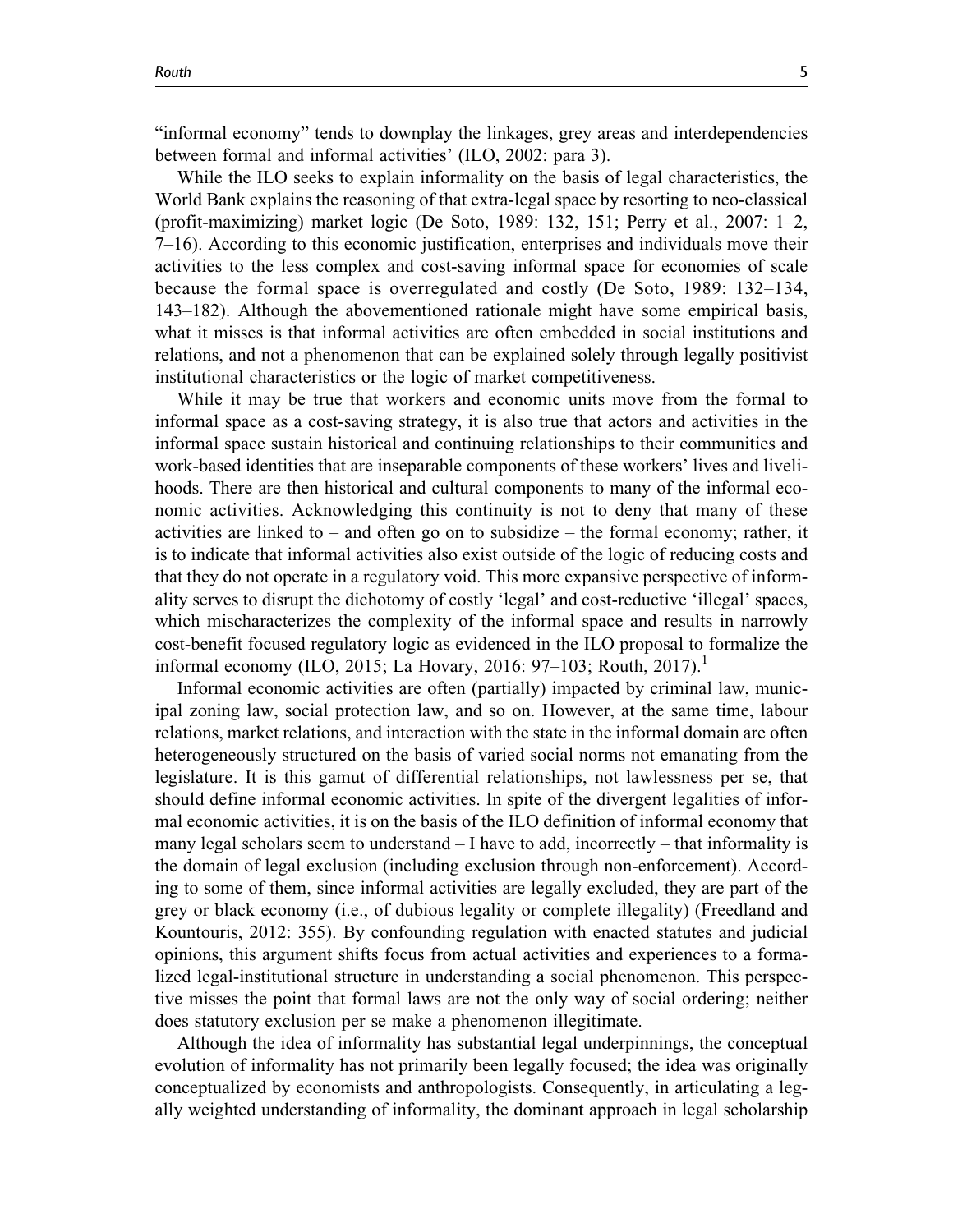often asserts a simplistic relationship between law and informality. According to them, a diverse range of activities are either recognized or not recognized by enacted labour legislation and, hence, are categorized as either legal or illegal. Accordingly, these scholars call for abandoning the very term informal and instead advocate the proper implementation of statutory safeguards to improve deplorable working conditions (Davidov, 2005; Guha-Khasnobis and Kanbur, 2006; La Hovary, 2016).<sup>2</sup>

There are, however, others who do recognize that informality, either in its substantive content or in its implementation, is not synonymous with legal exclusion. For example, Shamir (2011: 619) notes that even though informal activities are 'often misconceived as existing outside the law', they have different degrees of relationship to social protection, private, and criminal laws. Other scholars, while recognising that informality does not mean complete exclusion from the law, generally equate law with enacted legislation and judicial opinion in their conceptual frame (Goldin, 2011: 72–84; La Hovary, 2016: 94–97; Shamir, 2011: 619; Trebilcock, 2006: 65–66). A few socio-legal scholars, such as Mahy et al. (2017, 2019) and Trebilcock (2006: 64–65), reflect that what are generally called 'informal activities' are often structured by social rules (and other background legal norms on property, contract, and criminal activities).

Social scientists such as Webb et al. (2009), Williams et al. (2015), Harriss-White (2010: 172–175), and De Soto (1989: 17–19, 65–90, 95–109) have long-established the centrality of social rules in organising informal activities. These social rules that order informal activities either fill in the regulatory vacuum left unaddressed by formal laws to structure the industrial production process or they coexist with formal legislation, often contradicting the latter. What gives legitimacy to these social rules in regulating informal economic activities is their embeddedness in particular histories, recognition, and general acceptance by the groups and communities – workers, employers, customers, civil society, and so on – engaged in or interacting with such activities. However, recognizing the historical continuity of social rules should not lead us to overlook the (often patriarchal) power structures and often inegalitarian social order preserved by them. In the context of informal economic activities, the role of power in shaping norms is exacerbated by unequal exchange relationships, often as a consequence of the marginalization and impoverishment of informal workers.

Thus, mere historical embeddedness is not a marker of legitimacy of social rules, unless they continue to be endorsed by the groups and communities concerned. Continued engagement with social rules on the basis of contextual lived experiences – often confronting structures of power – is what bestows legitimacy to social rules. In this sense, when social rules are legitimate, informal economic activities shaped by them also become legitimate. However, depending on the socio-political context, the state – particularly the government – responds to this legitimacy in a divergent manner, ranging from deference to intolerance to such rules and resultant activities (Chatterjee, 2011: 15–17; Gordon, 2005; Snyder, 2004: 218; Routh and Borghi, 2016).

In an important contribution, Webb et al. (2009: 493) note that informal enterprises operate within 'informal institutional boundaries'. These informal institutional boundaries are constituted by norms, values, and beliefs emanating from ethnicity and identity of large societal groups, but may often diverge from and be in conflict with state laws and regulations, which constitute the 'formal institutional boundaries' (Webb et al., 2009: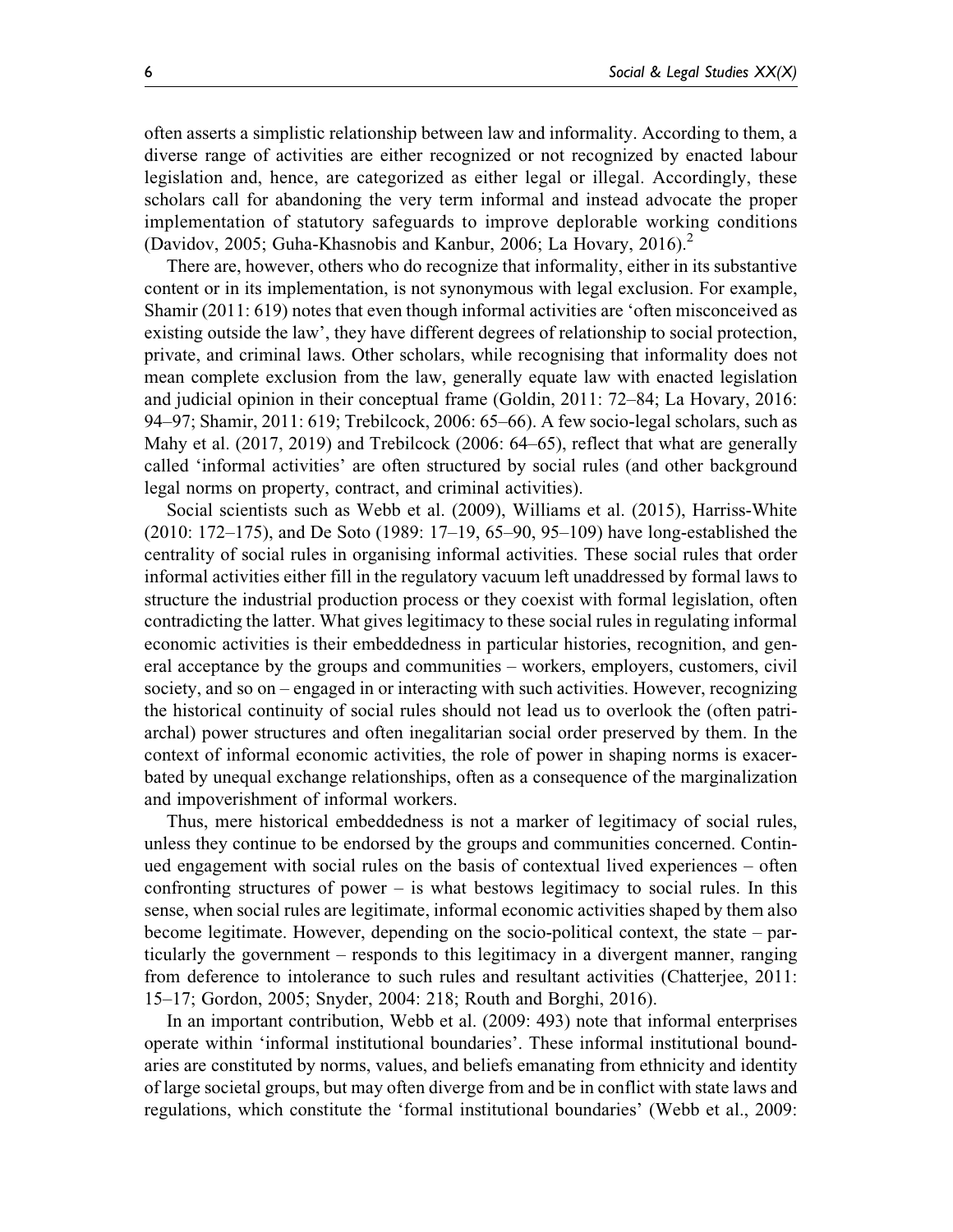492–501). Informal economic activities are legitimate practices that are considered proper and desirable by groups engaged in, interacting with, and closely observing such practices, even if they seem extra-legal on a formal institutional evaluation. Informal activities, then, may often be socially legitimate but formally extra-legal, in contrast to economic activities that are neither formally legal nor socially legitimate, such as activities involving drug cartels, bank robberies, dog fights, and the downright violation of safety, health, and labour rights (Harriss-White, 2010: 171, 174–175; Webb et al., 2009: 495). These latter activities are legally prohibited, and at the same time, not recognized as legitimate by the communities in which they are undertaken.

It is on the basis of this disconnect between formal law or 'government morality', and the norms and values of society's informal institutions or 'societal morality' that Williams and Horodnic (2016: 722–725) explain workers' participation in the informal economy in the United Kingdom, which constitutes 10% of the country's GDP. By activities in the informal economy, they mean undeclared work by individuals and firms, workers' that engage with and are undeclared by registered firms, and activities where workers commonly don't declare their income. These activities are informal because they remain fully or partly unreported to social security and taxation authorities, and accordingly, do not adhere to the (somewhat universal) 'form' of industrial ordering mandated by state laws. The authors argue that the tendency to operate informally increases with the widening of the gap between governmental and societal morality (Williams and Horodnic, 2016: 723). In another study, that surveyed 27563 participants across 28 European countries, Williams et al suggest that informally organized economic activities thrive in jurisdictions where formal laws are unable to integrate, and substantially diverge from, informal social norms and rules (Williams et al., 2015). They conclude that informal economic activities are 'socially legitimate activities' that derive their legitimacy from unwritten norms of kinship, neighbourhood, friendship, and acquaintance (Williams et al., 2015: 296–297).

Likewise, having discussed a range of informal economic activities in New York City – unreported or underreported forms of self-employment such as apartment painter, saxophone teacher, acupuncturist, massage service provider, spiritualist, dog walkers, personal trainers, and workers running errands for clients – which remain outside the purview of state regulation (i.e., operating without formally mandated licensing, permit, or insurance, but not without comparable social or identity-based affiliations and obligations), Snyder (2004: 219, 228–229) argues that, by working informally, these workers establish ethnic, communal, family, anti-establishment, and gender identities through their work. However, developing these identities and the social rules emanating from them often comes at a cost: the social stigma of being seen as working 'under-the-table' and 'off-the-books', rather than as a real working professional (Snyder, 2004: 232). Thus, even when workers develop group identities through work, their social legitimacy may not be equally recognized by all groups in society. Similarly, the state's attitude towards such identity-based regulation is also varied.

In a less industrialized context, examining informality in the Nigerian movie industry, Uzo and Mair (2014: 56, 57, 70) indicate the movie industry's choice to operate informally rather than following formal regulations. They explain the industry's preference for informal norms by noting the disconnect between actual situations, that is, lived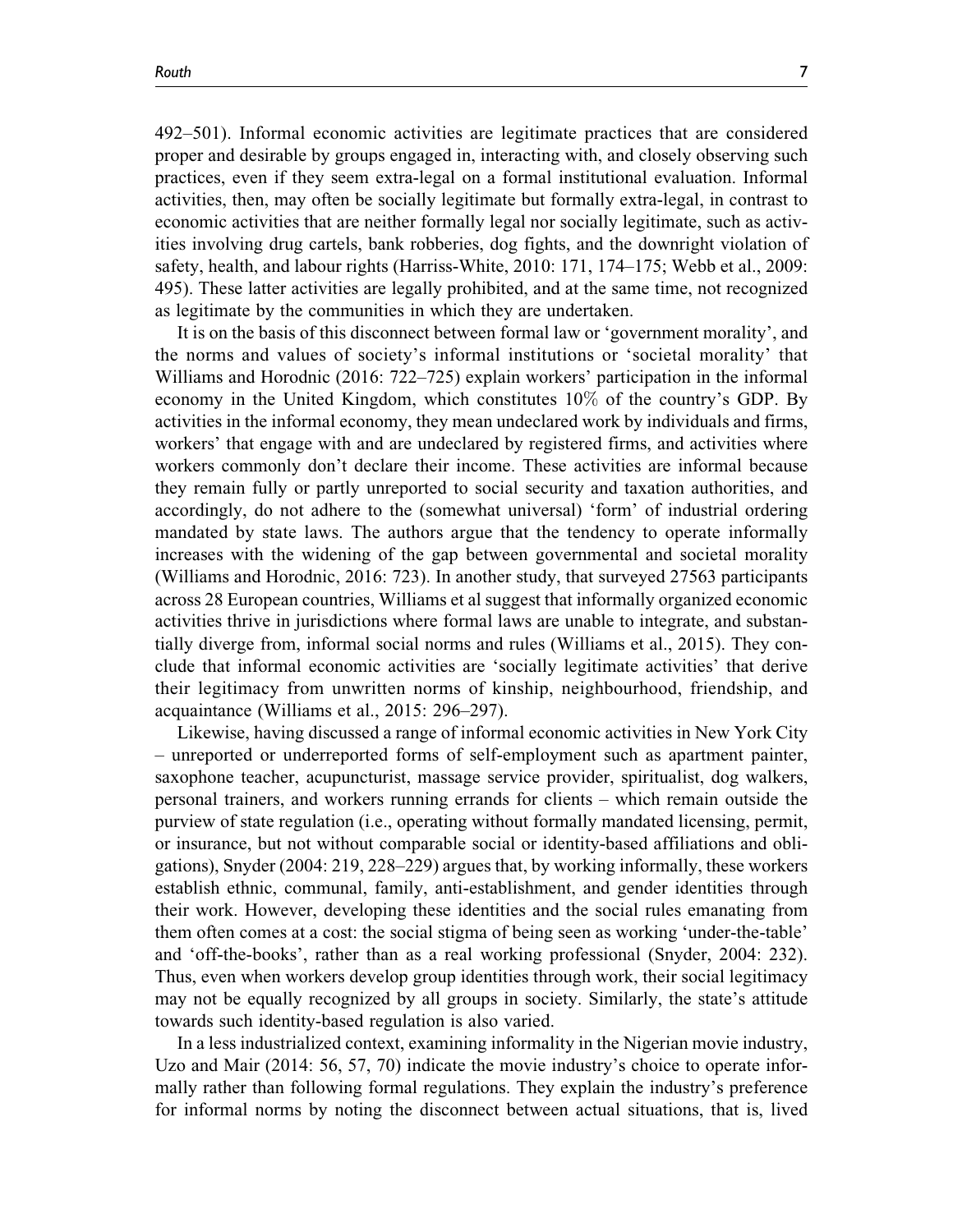experiences of industry-actors including their distinct operational needs and hurdles on the one hand, and the prescriptions of formal rules on the other (Uzo and Mair, 2014: 65). The authors suggest that in developing post-colonial societies, norms of informal institutions – family, religion, friendship, ethnicity, and polity – are deeply rooted and predate those that are mandated by formal institutions (Uzo and Mair, 2014: 57, 61, 66). It is this historical embeddedness of norms that legitimize the conduct of industryactors. Similarly, for another major post-colonial society, India, Harriss-White (2010: 171–174) notes that informal activities, such as agricultural work, casual labour in farming, forest-based work, fishing, *bidi* (cigarette) rolling, weaving, construction work, waste recycling, petty trades, unskilled labour, and informally performed work in formally registered businesses, are embedded in social institutions of caste, gender, language, ethnicity, religion, life-cycle, and locality, in addition to the state. Social norms emanating from these institutions not only 'structure' work but also 'structure informal entitlements' by facilitating access to work, securing support during absences, and providing 'primitive form[s] of occupational welfare' for medical and personal needs (Harriss-White, 2010: 173–174).

These instances are merely indicative, not exhaustive. It is indeed possible to multiply these instances (Vargas, 2016; Routh and Borghi, 2016; Coletto, 2010; Gordon, 2005). However, the point is not to chart the global expanse of the disjuncture between statutory regulation and social regulation; it is rather to emphasize that a range of social norms and customary laws operate outside the formal legal framework. Lumping these instances with actions and practices that are truly illegal (i.e., both formally extra-legal and socially illegitimate) hinders the capacity to effectively regulate informal work practices. Additionally, informal economic activities are not totally untouched by enacted laws. They are often influenced by universal laws that institute the market and regulate goods or services alongside sui generis schemes devised by provincial and local governments to address specific categories of workers (Agarwala, 2013; Harriss-White, 2010: 176; ILO, 2016: 247–315; Vargas, 2016: 84–108). Hence, the contention is not that they are in complete isolation from formal law but that a major part of their (heterogeneous) operations is shaped by non-state regulation.

As the above instances show, while the sources of informal laws and their relationship to the institutions of the state may be divergent, the simultaneous existence of both informal and formal legal orderings may be found in a range of societies, both in the global North and the global South. Acknowledging that informal legal ordering – informal law – could be located both in industrially advanced and industrializing jurisdictions, Mahy et al. (2019) emphasize the role of non-state sources of law in regulating informal working relationships. From their analysis of substantive regulation in the restaurant industries of Melbourne, Australia and Yogyakarta, Indonesia, Mahy et al identify family-like moral bonds (kekeluargaan or fictive kinship) in Indonesia as well as location-specific and ethnicity-based norms in Australia as sources of informal laws in the restaurant industry in addition to formal legislation, case law, administrative decisions, and collective bargaining agreements (Mahy et al., 2019: 216, 221–227). In a related study, Mahy et al. (2017: 8–16) document the varied sources of non-state informal law as institutions of social identity (gender, religion, caste, class, and ethnicity), patron-client relationships (often centred on debt), kinship and community (including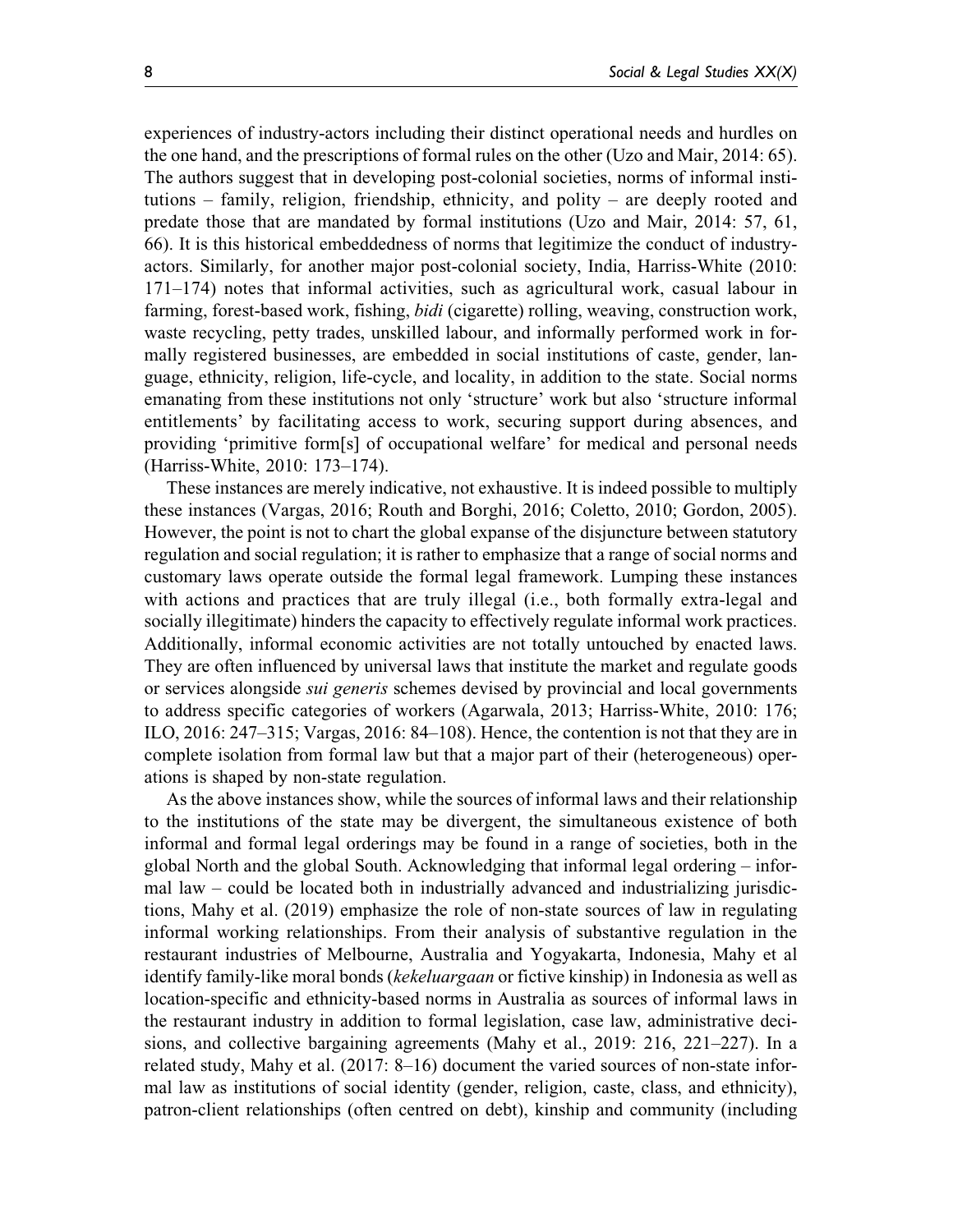fictive kinship), location-specific self-regulation by businesses, self-regulation by workers (on the basis of multiple identities), and civil society regulating industry through consumer action campaigns.

These informal laws determine how workers are recruited (through familial or fictive kinship networks), their working conditions (which remain adaptable to novel situations and the parties' changing needs), emergency support (provision for loans on the basis of trust and familiarity rather than contractual relations), leisure (business owners' religious/fictive kinship-based obligation to their workers' enjoyment outside of work), and the manner in which problems are resolved (through honest discussion centred on trust) (Mahy et al., 2017: 32–35). Additionally, when informal laws regulate the workplace, the space is not always perceived solely as a contractually determined workplace; it is also seen as a space for discussing workers' personal problems and non-workplace vulnerabilities (Mahy et al., 2017: 32–35).

Although informal laws may not always be ideal and just, ignoring the organizing role of such laws altogether in legally conceptualising informality results in a less robust regulatory account of informality and undermines the pertinence of informal laws for legal and policy analyses. By ignoring empirical evidence on the organisation of informal activities and situated experiences of informal workers, many legal scholars find themselves unable to move beyond the narrow industrial employment frame of reference. Even when scholars recognize that social rules organize informal activities, they conceptualize informality as part of the labour market engaged in employment relationships (Davidov and Langille, 2011: 2; Sankaran, 2006: 208–209, 213–216; Shamir, 2011: 604–605, 610–611, 616–620; Weiss, 2011: 44–46). Some even go to the extent of identifying two distinct markets – formal and informal (Rittich, 2017: 110–112, 115– 116, 118–119).<sup>3</sup>

Once this industrial employment market-based model becomes the epitome of the legal, all other working arrangements, particularly those without a formal employment contract, inevitably remain susceptible to being perceived as extra-legal or illegal. The complexities, heterogeneities, and continuities in the organisation of work are missed. The formal/informal continuum, with sharp differences at the edges and fluidity in the middle, gets lost in a dichotomous characterisation between legal-formal and extra-legal/ illegal-informal. However, even recognizing that all of the instances of informal activities mentioned above operate within a plurality of rules structuring and regulating work, the substantive contents – and secured entitlements – of informal laws (just as with enacted laws) are often far from ideal. While these instances indicate that informal economic activities do not operate in a legal void, they do not suggest that informal laws regulating these activities are always just and equitable. As noted earlier, these informal laws could often be shaped by power relations embedded in respective communities and economic exchanges. Thus, just as it is important to recognize that informal economic activities are predominantly embedded in informal laws (or social norms), it is also important to question the legitimacy of those informal laws.

In the following part, I employ Habermas' concepts of lifeworld and system as two broad socio-political realms to theoretically conceptualize the empirical instances of informality on the basis of their legal legitimacy, that is, legitimacy of informal laws. My attempt is not to replicate Habermas' justification for distinguishing the two realms;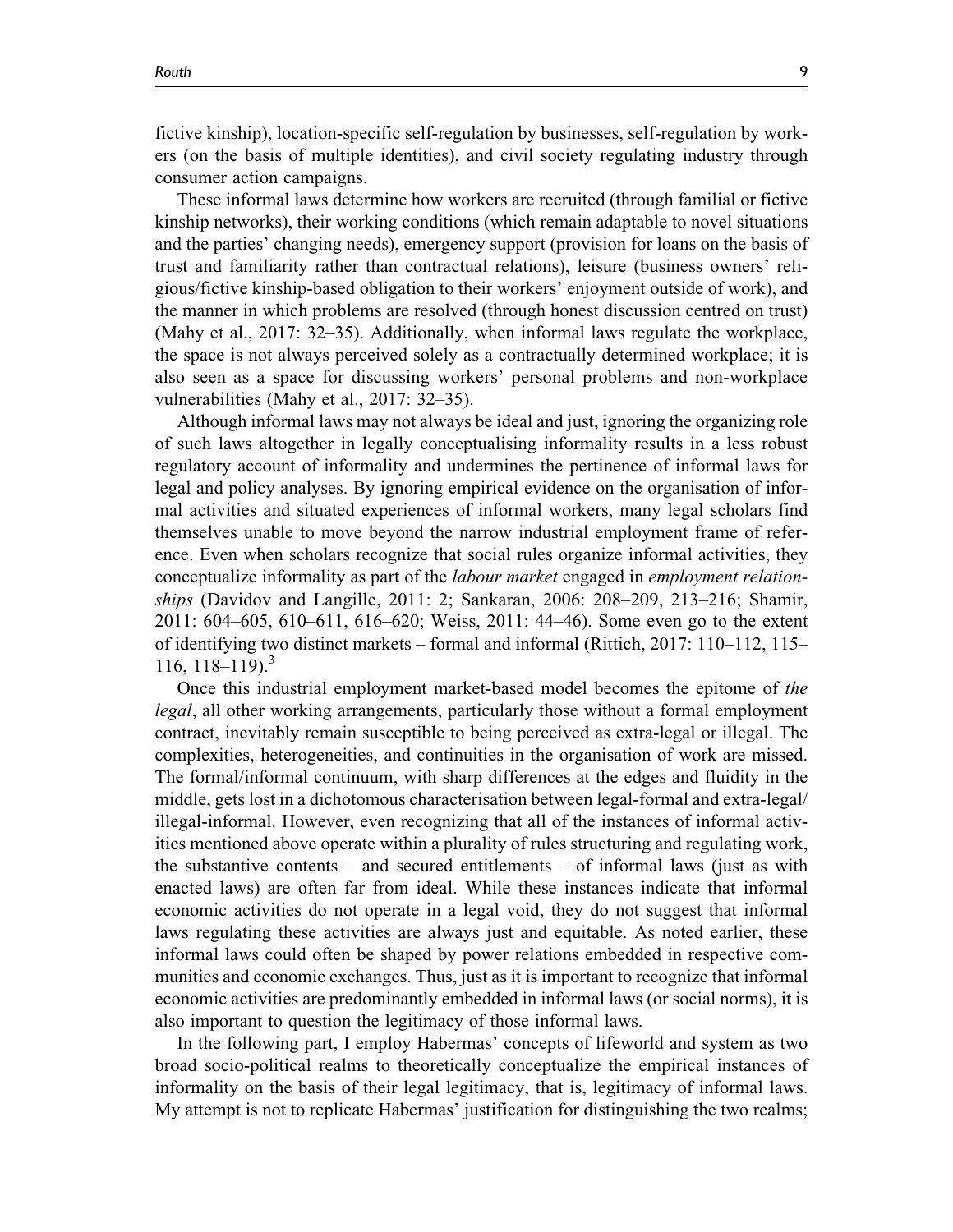instead, my intention is to problematize the idea of 'legitimacy' by interpreting his distinction between lifeworld and system, by which he means the organically evolving social space and bureaucracy-mediated capitalism, respectively. In problematizing the idea of legitimacy I aim to dissociate the idea from the exclusive preserve of parliamentary and judicial law (i.e., formal law) and locate it also in the realm of informal law (or social norms). The advantage of deploying the ideas of lifeworld and system, not as categorical divisions of the society but as broad and porous domains, is that they help us centralize actual situated experiences of informal workers in their heterogeneous contexts in legally conceptualizing informality. This categorization of society cautions us against understanding informal workers' activities and demands through the lens of fixed legal classifications, instead suggesting that legal concepts and standards emerge from factual knowledge supplied by workers.

## *Conceptual Foundation of Legal Legitimacy of the Informal: Pertinence of Contextual Justification*

Legal conceptualization of informality must clarify the normative validity of the heterogeneous informality phenomena across different societies. In fact, for the coherent legal ordering of both informal and formal production processes, it is first necessary to understand the underlying logic of why informality is socially acceptable. In this part, I propose a contextual justification of the legitimacy of legal norms for informal economic activities. The method of contextual justification – different in substance for informal and formal spaces – acts as a technique for evaluating the legitimacy of legal regulation of both informal and formal economic activities even when the specific conditions in which these activities occur are often remarkably divergent. Habermas' conceptual categories help decipher this internal logic of the two spaces of informal and formal.

Habermas (1984 [1981]: xxxix–xl) proposes his theory of communicative action as 'the beginning of a social theory' to overcome the limitations of a linear, rationalityguided modernization thesis for explaining the capitalist economy. He develops the idea of rational communication, by which he means everyday language-based unfettered communication guided by reason (rather than strategic interest), by independent and autonomous social actors to arrive at mutual understandings, and links it to the capitalist process. In doing so, Habermas (1996: 17–19) conceptually divides society into two interrelated realms, the (sociocultural) lifeworld and the system.<sup>4</sup> The lifeworld, in this instance, constitutes the informal domain of communication-based mutual agreements that further social integration. The system, in contrast, is constitutive of the formally structured domains of the economy and state bureaucracy, guided by the logic of money and power, and instituted by means of parliamentary legislation (Habermas, 1996: 42– 45; McCarthy, 1991; Rehg, 1996: xxxi–xxxiv).

In Habermas' (1991: 251–252) conceptualization, lifeworld and system are analytically distinct categories, which may not be clearly distinguishable empirically in modern societies. The objective of this analytical distinction is to better assess the social order as the interaction between 'social integration' and 'system integration' in modern capitalist societies (Habermas, 1991: 252–255, 262; McCarthy, 1991: 121–122, 127–128). In the lifeworld, socially embedded actors (Hammer, 2019) use everyday language to arrive at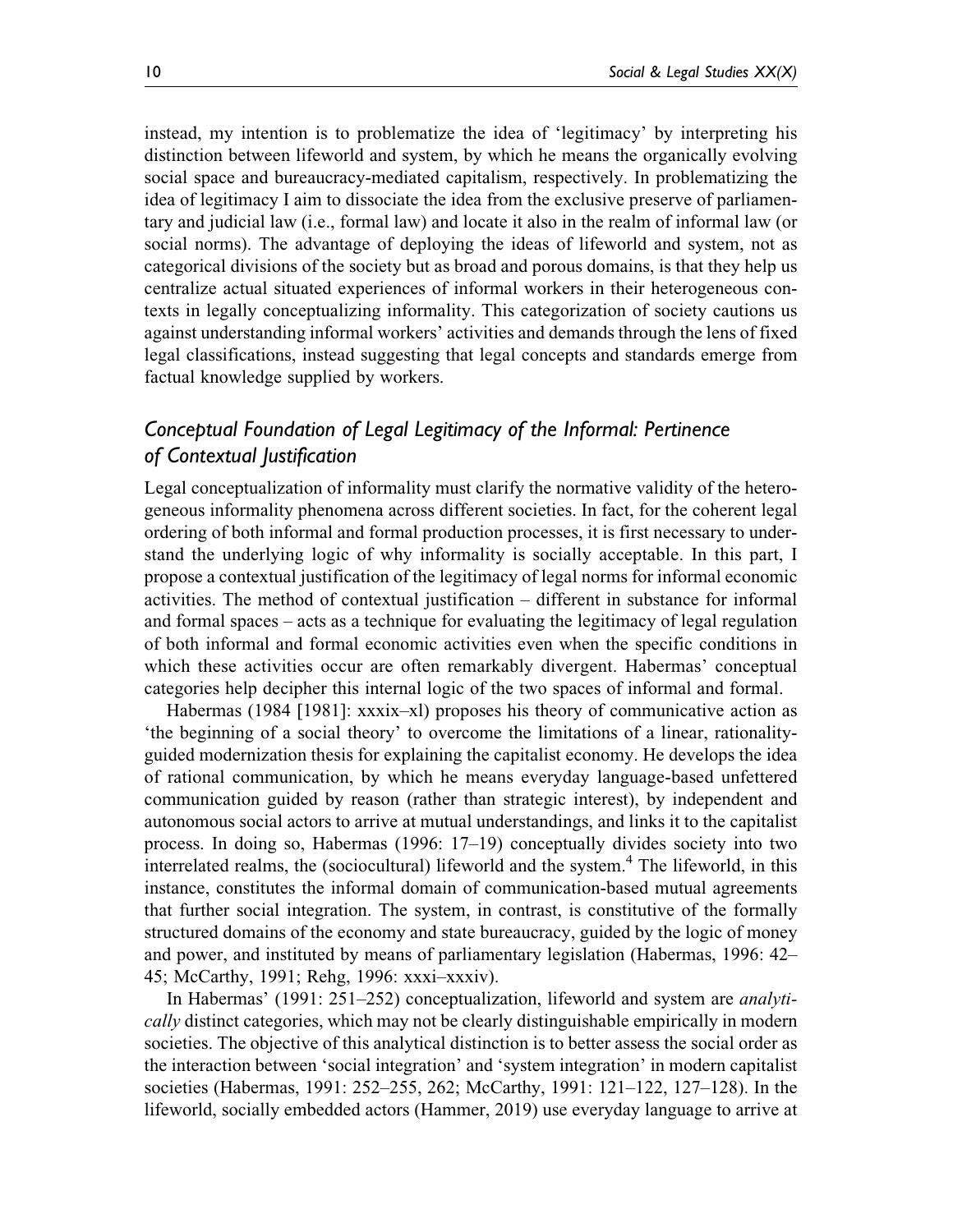a consensus to organize their social interactions. This everyday language-based interaction is not intended to achieve carefully predetermined goals by exerting power and influence on others; its natural social purpose is to develop a mutual understanding as a

outside the social lifeworld (Foessel, 2019: 558–559; Habermas, 1991: 240–243). In reasoned discussions, lifeworld actors comprehend the dialectic in a largely identical manner because of the similar background assumptions guiding such communication. These assumptions are so interwoven into the fabric of the lifeworld that people grow up inculcating collective social knowledge of them without special training or orientation. These social understandings are primarily derived from religious ideas and perpetuate by means of everyday practice in the lifeworld (Habermas, 1984 [1981]: 5, 7, 15–16). Social behaviour-shaping mores and norms derived from religion are sustained through kinship relations. To be sure, each specific group and strata in the society could have their own respective lifeworld, wherein behavioural norms are different from that of other groups and strata (Habermas, 1987 [1981]: 377). Even if social actors share the same space (location and time), they may belong to different lifeworlds on the basis of their religion, kinship, gender, class, caste, race, ethnicity, work, and so forth, in a pluralist society. The practice of behaviour-shaping social norms, however, does not mean that the religion-based social norms could not be challenged by the actors living in a given lifeworld domain.

prerequisite to the social condition of cohesion and coexistence, unfettered by motives

It is possible for actors in every one of these lifeworlds to internally challenge their religion-based background assumptions and culminating social mores and norms. Habermas notes that this capacity to challenge is inherent in the idea of rationalization. Rationalization in the lifeworld signifies the use of communicative reasoning for social integration. Reason-guided communication leads social actors to question the justifiability and validity of existing social values and norms, many of which may be sustained through power relations rather than rational justification. Habermas locates the source of this rationality in communicative reasoning as opposed to religious or mythological thinking on the one hand, and autonomous pursuit of self-interest on the other (Habermas, 1984 [1981]: 66). According to him, rationality emerges out of specific local social contexts instead of being found in isolated individual reflections. This contextual rationalityinduced communicative reasoning may sometimes lead to questioning existing social values and norms, at others, with increasing social complexity and plurality, it may trigger specialized areas of normative ordering of human activities. In this sense of modernization as rationality-induced social evolution, specialist domains of activity – such as the capitalist economy and the bureaucratic state – represent unique forms of normative organization. Habermas calls these increasingly specialized domains collectively 'the system'; and each such domain as a 'subsystem'. Thus, the system, while emerging out of the lifeworld(s), comes to be structured by its own normative logic.

In Habermas' scheme of things, the system is the realm of the formally institutionalized organization of social affairs by means of enacted legislation. He argues that each of the two prominent subsystems (the capitalist economy and the bureaucratic state) are held together by the logics of *money*, in case of the capitalist economy, and *power*, in case of the bureaucratic state. In the system, these logics substitute for communicative action as a mechanism for social integration. Money and power are then non-linguistic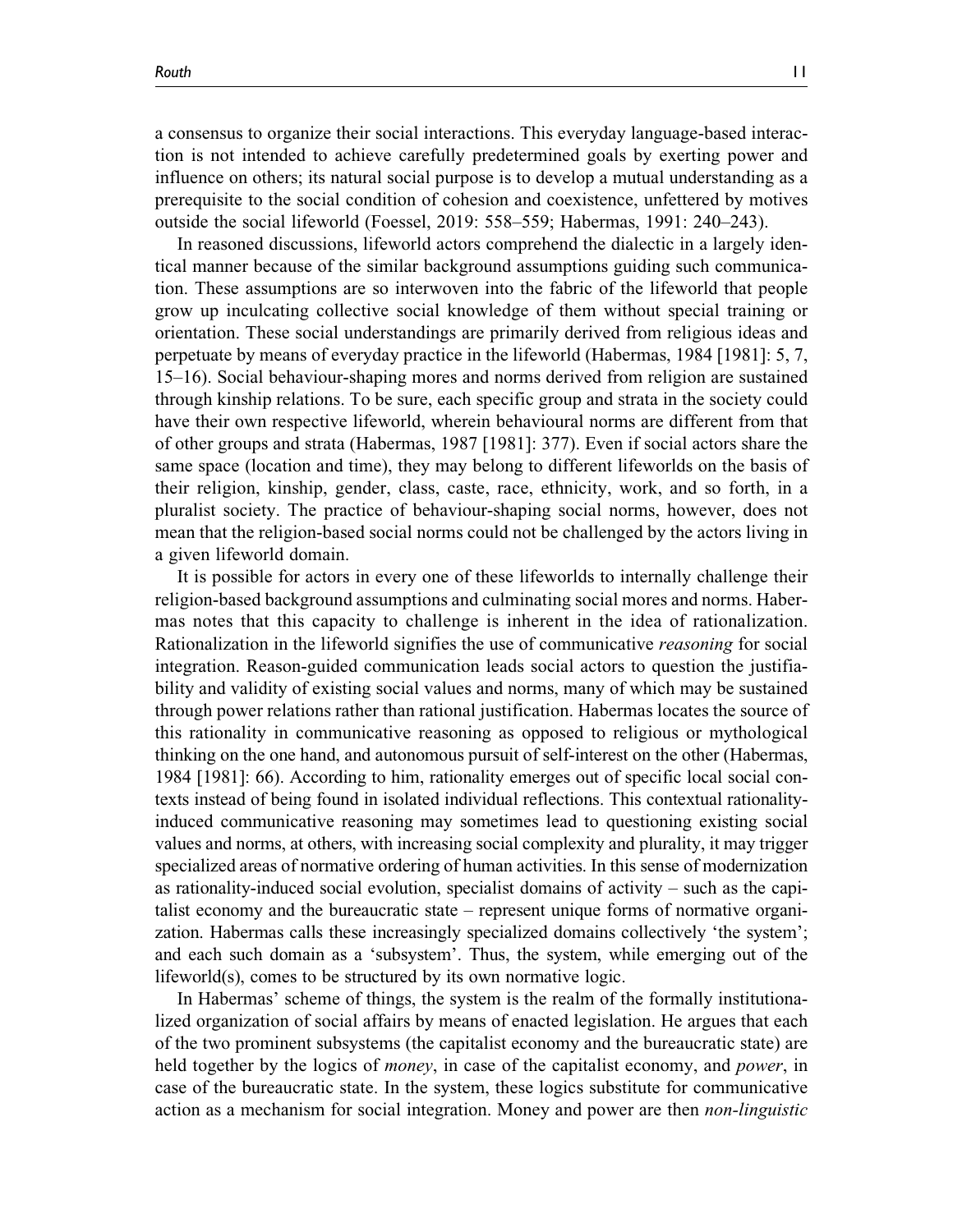mediums of social integration (Rehg, 1996: xviii). These mediums are institutionalized (in market and bureaucratic subsystems) by 'profoundly ambiguous' parliamentary law (Habermas, 1996: 40, 75). It is in this manner that formal legislated law replaces religion- and kinship-based norms in now-specialized domains (i.e., the subsystems). The formal organization of the subsystems occurs when social relations 'are constituted in forms of modern [i.e., formal] law' (Habermas, 1987 [1981]: 357). This juridification of erstwhile important social functions, Habermas (1987 [1981]: 356) argues, leads to the colonization of the lifeworld by the system.

By colonization of the lifeworld, Habermas means the increasing co-option of social domains into the logic of the formally organized system. The lifeworld becomes colonized when 'legal symbolism' and 'competences acquired via legal socialization' in the lifeworld occur by means of enacted law rather than lifeworld values and norms (Habermas, 1996: 81). Thus, in regulating social conduct in the lifeworld, when formal law derives its validity solely from the institutional procedure of law-making, fashioned through the logic of money and power but bereft of lifeworld values and norms, it ends up colonizing the lifeworld. By increasingly taking up the normative role of the lifeworld, the system forces the relocation of the role of social integration from communicative action to ('inappropriate modes of') legalized formal mechanisms (Scheuerman, 2019: 494). In the process of this relocation, people's actual lived experiences become abstract principles of regulation. In resolving disagreements and disputes, people increasingly refer to positive legal claims, rather than social customs and norms, in a departure from their historical practices (Habermas, 1996: 75–76). Their lifeworld becomes less and less important in organizing society while the prominence of the system grows by means of money, power, and a (favourable) structure provided through the enactment of law. The system thereby subjugates the lifeworld to its institutional forms. What is often lost in this process is the legitimacy of the system as a social integration force.

It is when communicatively agreed lifeworld norms get integrated into, and articulated through, formal enacted statutes that those laws can be called legitimate laws because they arise through the unfettered communicative consensus of the lifeworld, from which substantive legitimacy emerges. It is in this situation that formal law is not colonizing the lifeworld. Therefore,

Habermas proposes that we combine the two [lifeworld and system] perspectives and conceive of society as a 'system that has to satisfy the conditions of maintenance of sociocultural lifeworlds,' or as a 'systemically stabilized nexus of action of socially integrated groups'. (Rehg, 1996: xxvii)

Thus, in Habermas' social theory, the 'lifeworld perspective enjoys a certain priority, as it corresponds to the basic structure of a communicatively mediated reality' (Rehg, 1996: xxvii–xxviii). In this narrative, legitimate law needs to institutionalize the situated experiences of social actors because these experiences constitute the foundation that elicits uncoerced communicative discourse, which is not based on the self-interestbased rationality of the (profit-maximizing) market-centric system. The wider the gap between social actors' situated experiences and the legal abstraction of their lives, the greater is the legitimation problem.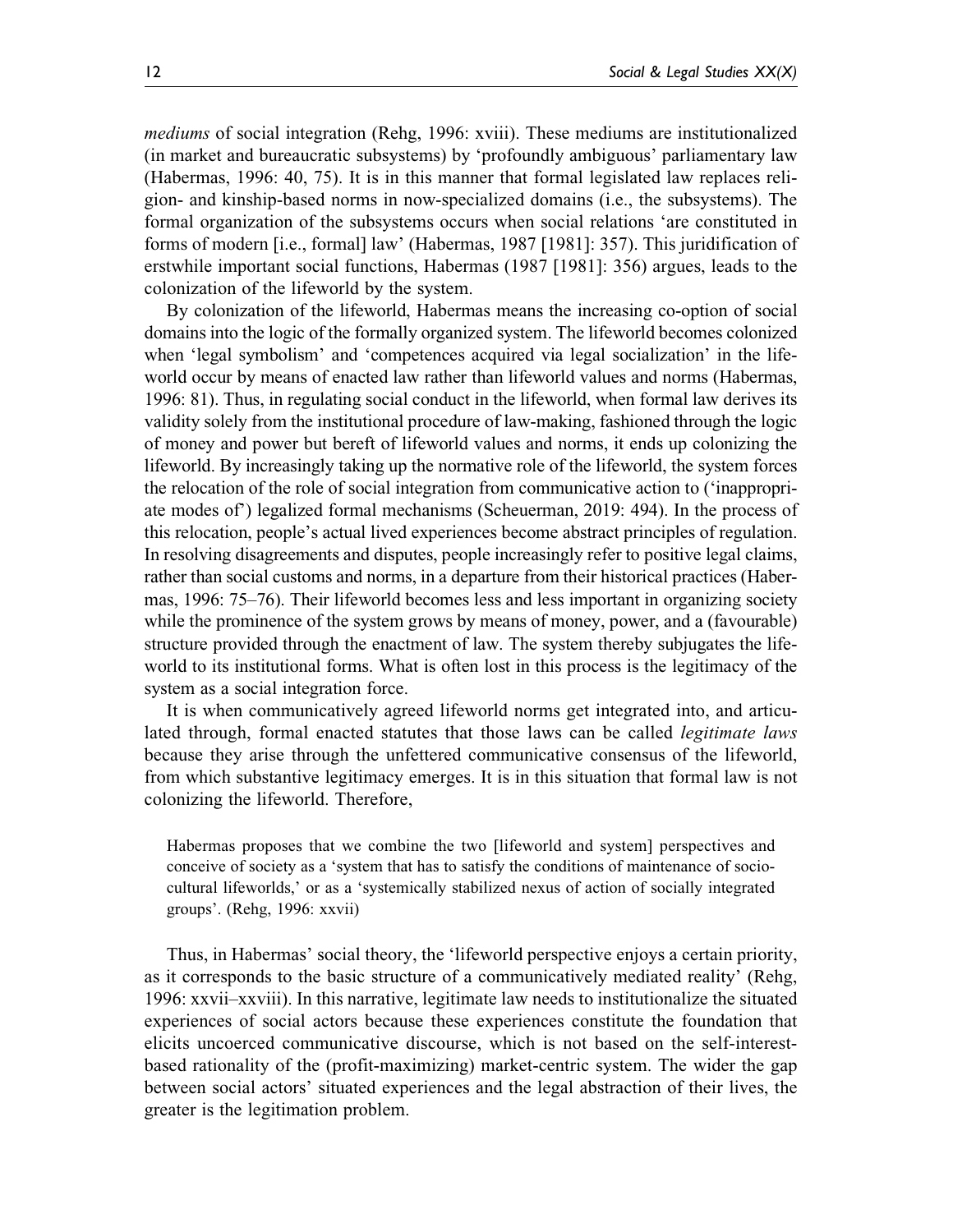Habermas' conceptualization of the lifeworld could be seen as a prototype of the 'informal' space. On the other hand, the system is equivalent to the 'formal' domain of interaction. The advantage of conceptualizing the informal/formal spaces along the lifeworld/system logic is that, in a socio-legal concept of informality, one could then begin by taking cognizance of the informal space (i.e., the lifeworld) in its internal constitutive logic and evaluate the legitimacy of the formal space with reference to the informal without a priori succumbing to the economic and institutional logics of the formal space. The legitimacy of one or the other (i.e., informal or formal) is then, not preordained, but depends on a number of factors, as I elaborate below.

In accordance with Habermas' conceptualization of the lifeworld, the informal space can be seen as the socially integrated domain created by cultural traditions; religious orders; and values of family, kinship, and proximate social relationship. In this domain of informality, '[c]ulture, society, and personality mutually presuppose one another' (Habermas, 1996: 80). Rather than being an officially recognized space, the domain of the informal is the natural, organically evolving, space wherein, under relatively uncontroversial presumptive circumstances, people communicatively organize their lives and activities. In this sense, the informal domain is also the domain of knowledge, which is produced and nurtured in the context of people's relationships unencumbered by state-imposed limitations (or its conceptual frameworks) (Honneth, 1993: 240–241, 257–259). Social knowledge in this domain has historical roots and is embedded in the experiences of social actors. However, from this proposition, it does not follow that actors and actions in the informal space must always remain bound to these constitutive norms (or knowledge). Social actors can internally challenge outdated and unjustified norms by freely employing reasoned communicative action. This reasoned communicative action is the product of the ever-evolving local contexts, rather than isolated individual self-interests, which is the conceptual basis of formal institutional regulation (Foessel, 2019: 560). Thus, Habermas' account not only explains the normative logic of the informal space but also makes room for mounting internal critiques of that space.

In contrast to this communicatively generated social knowledge (or informational basis of norms) and the consequent norms emerging out of that knowledge in the informal domain, in Habermas' narrative, norms are supportive of – and subordinate to – the strategic agendas of money and power in the formal domain. Social agents engaged in 'strategic' actions by negotiating in the formal space end up objectifying each other to further their goal-oriented strategic action (Hammer, 2019: 341). The attitude is adopted to convince other actors of one's self-interest, rather than building mutual understanding for social integration. The basis of knowledge in the formal domain is primarily (the scope and limits of) purposive-rational, that is, self-interested action pursued in the industrial capitalist economy and the bureaucratic state.

The precise legal  $form(s)$  that different institutions in the formal economic space have taken emerged out of the logic of industrial capitalism that needed state bureaucracy to proliferate capitalist activity (Hart, 2006). The formal space is not only constitutive of institutions of capitalism and bureaucracy (such as the industry, banking and finance, employment relationship, welfare provisioning, government ministries, inspectors, tribunals, commissions, and so forth) but is also geared to the strategic interests of capital and power; and formal law holds these institutions together. Formal law is not inherently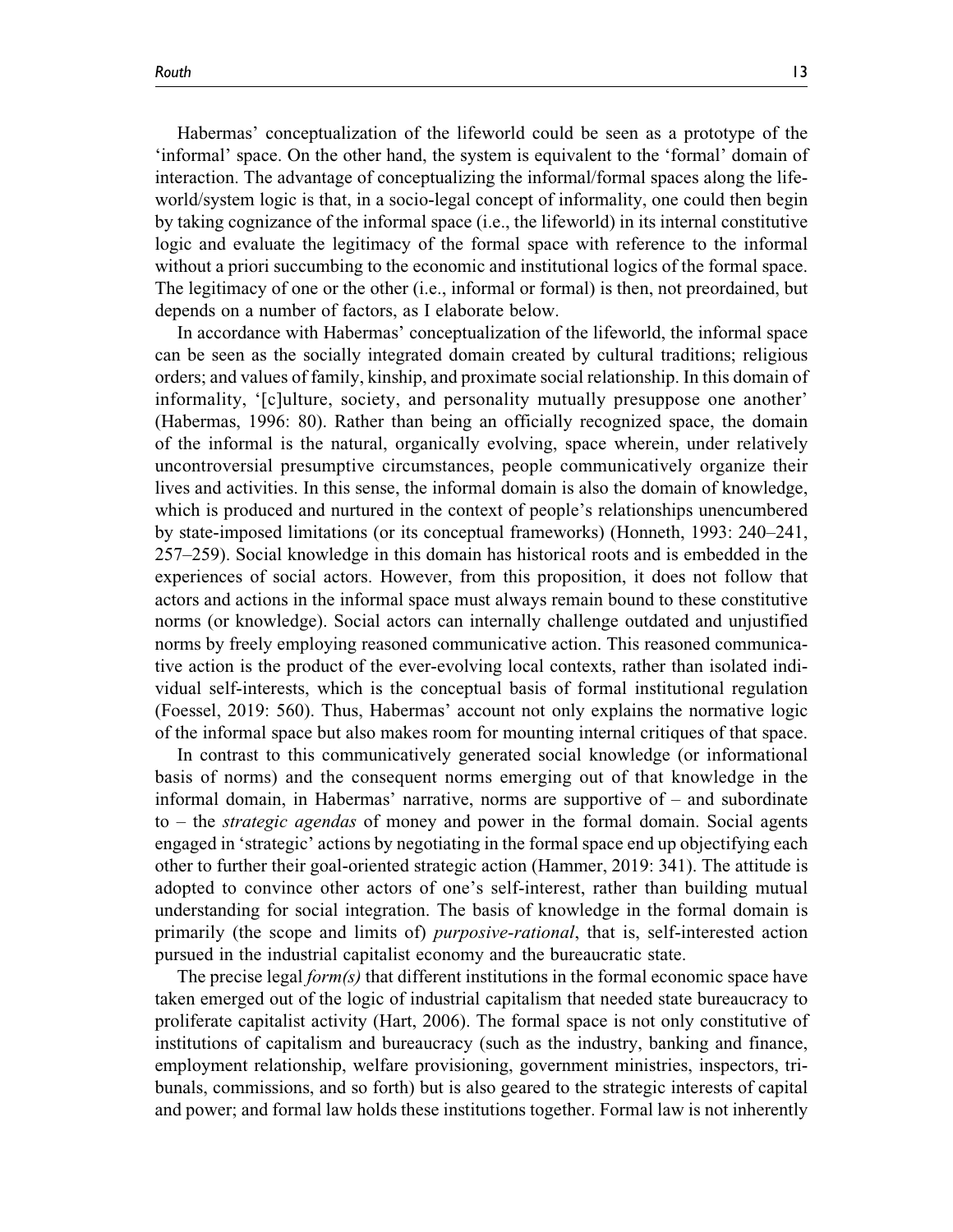legitimate; the legitimacy of this legal formality lies in its ability to protect the strategic interests of capital and power, as is its goal. Democratic institutions of the state through which formal law is promulgated and operationalized only endows formal law with procedural legitimacy. The substantive legitimacy of formal law is derived from the rationale for its enactment, which is the protection of the interests of capital and power. This substantive legitimacy is different from the source of legitimacy of informal norms, which is supplied primarily through unfettered communicative action.

Thus, following Habermas' two-level concept of society, it is useful to think of the informal/formal continuum as two interrelated spaces of legitimacy, rather than legal coverage or exclusion of specific activities. In this characterisation, the formal space does not consist simply of legal activities, nor does the informal space(s) consist of illegal or extra-legal activities. Instead, both the formal as well as the informal spaces consist of activities and interactions that are organized on the basis of norms and conventions. In Habermas' characterisation, in the informal space norms receive legitimacy mainly through communicative action, with the backdrop of collective social knowledge. Informal laws are therefore executed through the logic of family, kinship, social relations, solidarity identities and created on the basis of class, gender, religion, race, caste, ethnicity, and so forth. On the other hand, formal laws are enacted through the logic of money and power in the formal space and are executed through the institutions of the state. However, this informal/formal divide cannot be clearly demarcated; the divide is often porous (Honneth, 1993: 253–256; McCarthy, 1991: 124, 130).

As Honneth (1993: 253–256) notes, it is often difficult to distinguish between the two spaces of lifeworld and system (or informal/formal, as I propose) exclusively on the basis of communicative and strategic (i.e., self-interested) actions. Although the informal space is better characterized as the space defined by networks of communicative action, it is not devoid of strategic actions or power relations. In criticising Habermas' account of the lifeworld/system divide, Honneth (1993: 268–269) argues that it is deficient to see the lifeworld as an integrating social space where social actors always mutually agree through ordinary linguistic communication. He contends that Habermas foregoes the opportunity to offer a much richer account of the lifeworld (and society) by ignoring the everyday conflicts and negotiations of power – whereby one group imposes its will over others and subordinated groups oppose such imposition – that also characterize the lifeworld (Honneth, 1993: 269–270, 278–279, 298–301; Joas, 1991: 104–105).<sup>5</sup> Honneth (1993: 275–277) observes that although there are mutual agreements undergirded by background assumptions in the lifeworld, lifeworld norms are often the product of conflicts and disagreements among contending groups. These conflicts and disagreements are often resolved through the negotiation of power, which Habermas underemphasizes (Honneth, 1993: 288, 298–301).<sup>6</sup> A much richer account of the lifeworld – the informal space – emerges once this possibility of conflict, too, is integrated as a lifeworld concept.

When the informal normative space is conceptualized not only on the basis of a communicative agreement but also on the basis of possible conflicts and power relations, $\frac{7}{1}$  the interaction between informal and formal legal norms becomes more complex. In a conflict-ridden informal space, regulating norms do not emerge only through communicatively derived consensus but also through the strategic (purposive-rational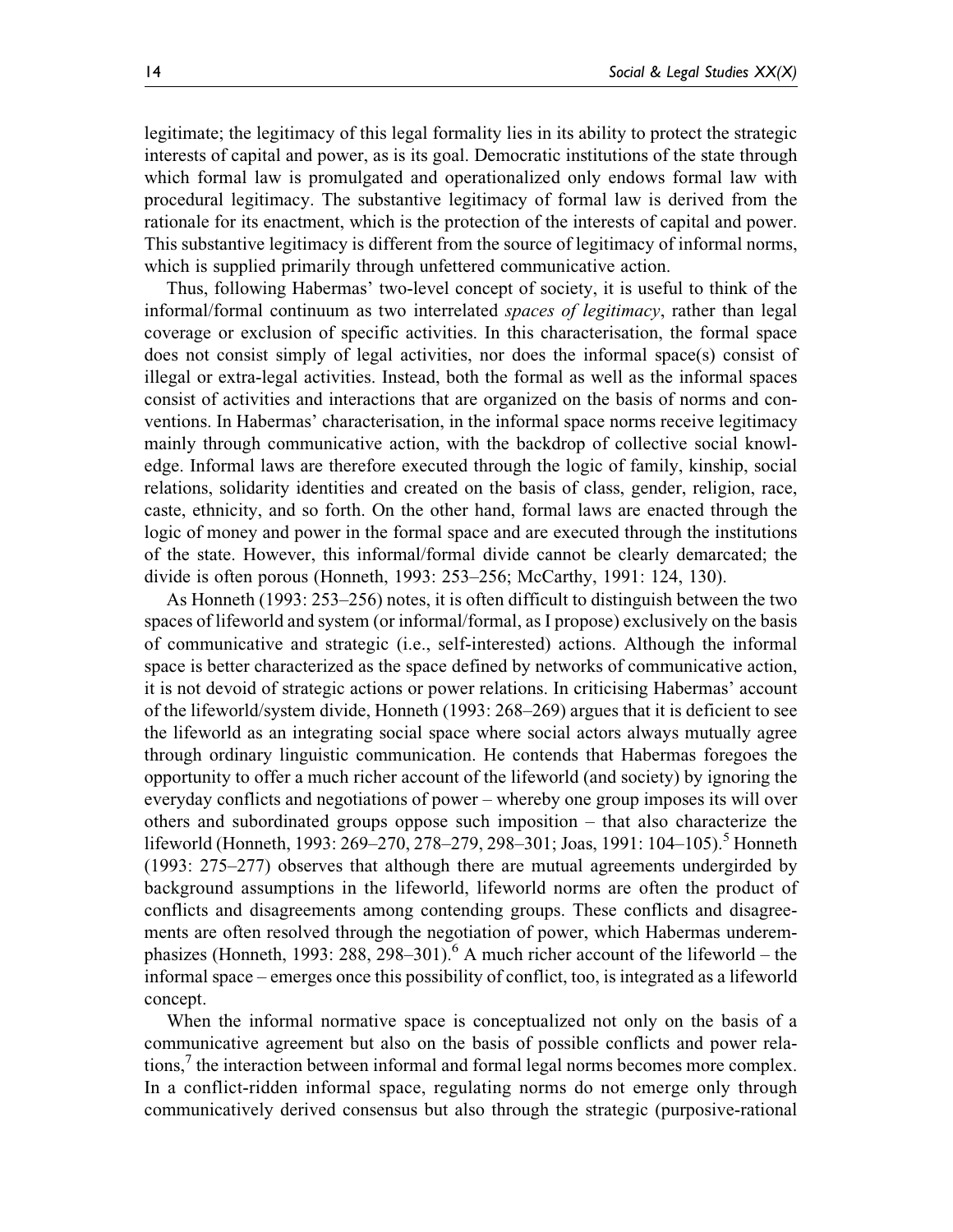or self-interested) negotiations of different informal groups. In this multifaceted interaction within the informal space, the negotiation of power (i.e., the resolution of disputes) may not always be mediated through informal laws; often, formal laws need to be evoked as an arbiter to resolve conflicts in the informal space. In these situations, when formal law is called upon to intervene in the informal space, it supplies knowledge to the informal space that gets integrated into informal laws over time.

However, it is not necessary, often improbable, that formal laws resolving informal disputes are specifically attuned to resolving a particular conflict in question. For example, disputes about modus operandi and profit sharing for activities in informally organized spaces (e.g., street vending, informal transportation, waste recycling) are often resolved through municipal zoning law or criminal law rather than industrial, labour, or fiscal laws (Aliaga, 2018; Falla and Mosquera, 2019; Reed and Bird, 2019; The Hindu, 2016). Under these circumstances, during their enforcement, criminal or zoning laws are often, in turn, influenced by the existing informal laws and practices organising these activities. Thus, although some branches of the formal law such as zoning regulation or criminal law are not specifically targeted at resolving unique challenges of informal economic activities, by meaningfully interacting with informal norms, formal laws could potentially become relevant for, and at the same time, minimize their legitimacy deficit for, the informal space. From this perspective, colonization of the informal space ensues only when formal law attempt to totally replace informal laws, which causes the formal law to lose its legitimacy in the informal space.

Apart from the intervention of formal law, once the possibility of conflicts and the negotiations of power are also accepted as characteristics of the informal space, serious questions arise about the possibility of 'consensus'-guided informal (lifeworld) laws. If the informal space represents both communicatively derived agreements and also disagreements from strategic interests, consensus may not operate as a basis of informal laws. This possibility, however, is not severely damaging for Habermas' schema. Communicatively derived agreements do not have to be consensual; what needs to emerge – and often emerges through communicative action – is a rough agreement or a workable solution to social problems (Sen, 2000: 253–254; Sen, 2009: 9–17, 54–69, 82–108, 149–152, 395– 407). In any case, these agreement-generated informal laws attain only a provisional finality; that is until they are challenged from within the lifeworld. By creating conceptual space for this internal challenge to informal laws, Habermas' account – with some modifications – works as a satisfactory analytical framework even after accounting for Honneth's critical evaluation on the basis of power relations in the informal space.

Thus, informal economic activities primarily derive their legitimacy from communicatively structured and everyday practice-based informal laws, even when all or some components of these activities may fall outside a formal legal framework. Formal laws might also supply legitimacy to informal activities if their intervention survives communicative discourse and ends up supplying knowledge to the informal space. However, from the perspective of the informal social space, formal laws become illegitimate if they fail to integrate the communicatively-generated knowledge of the informal space. Formal laws' legitimacy for the informal domain would have to depend on the additional step of integrating communicatively generated agreements. I expand on this idea in the following part.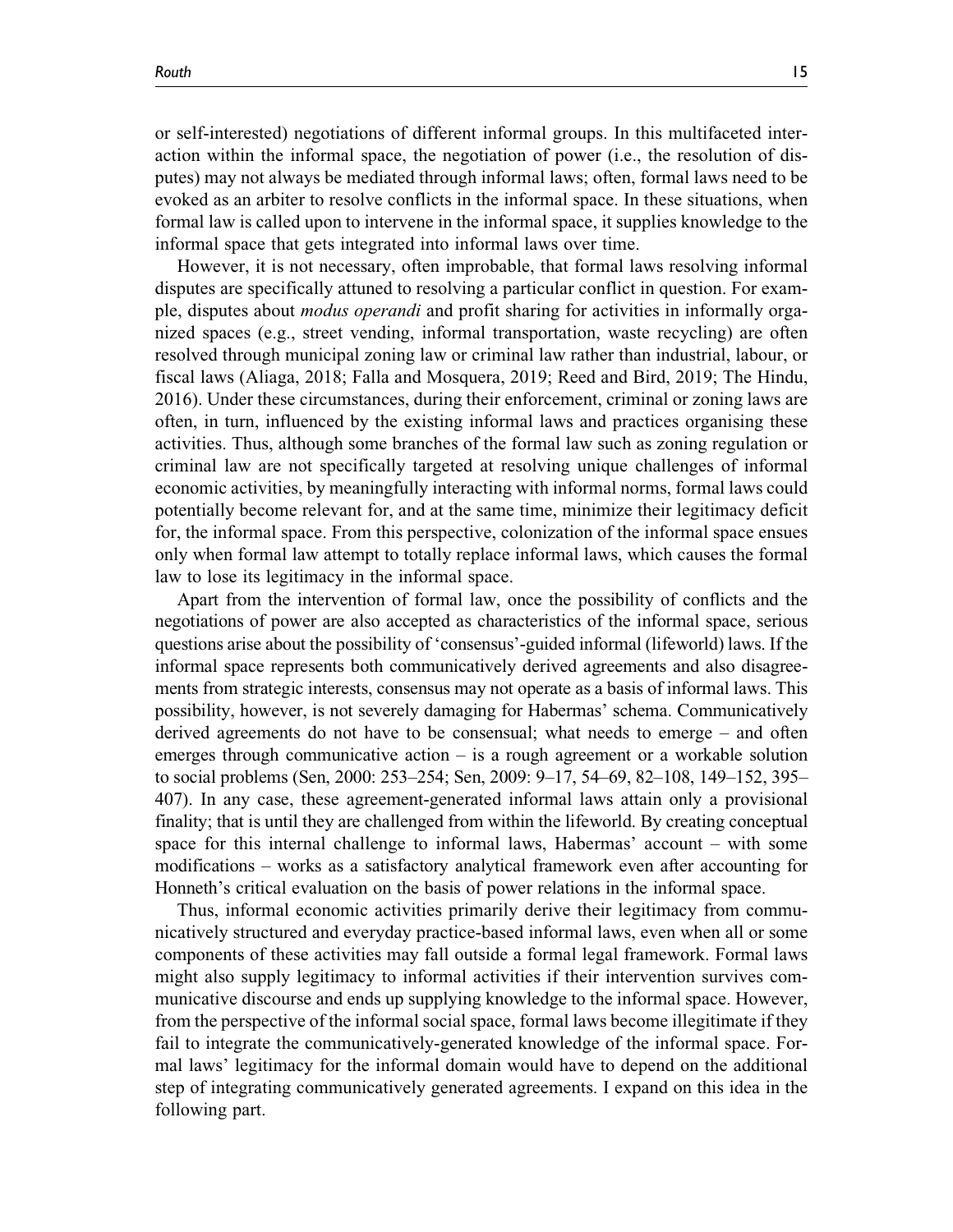# *Condition of Legal Legitimacy: The Primacy of Lived Experience*

The idea of legitimacy, in terms of authenticity of norms, is the benchmark to examine the effectiveness of both formal and informal laws regulating informal economic activities. If historically grounded, communicatively derived, agreement in a specific context is the source of legitimacy of norms, such an idea of legitimacy could be employed to evaluate formally enacted laws even when such laws are the creation of the state's formal institutions. One of the chief insights of Habermas' theory of communicative action is that legitimacy of substantive norms depends on more than the mere stipulation of formal electoral practice and the institutions validated only by means of such electoral representation. While the electoral-democratic underpinning of the state's institutions may provide procedural legitimacy to laws, the substantive legitimacy of norms should emerge from agreements shaped by the contextual lived experiences of actors.<sup>8</sup> The centrality of the discursive practice is not to deny that practices of electoral democracy are now a part of the social lifeworld; it is to emphasize that in the absence of continued deliberation, the authenticity of norms cannot be anchored *only* by the practices of electoral representation. It is true that the state has a monopoly over the enforcement of laws and is able to enforce laws enacted by the legislature even if such laws are inauthentic from the point of view of the actors in the informal economy. However, in a democratic polity, said state monopoly should not rest only on the routines of formal democracy but also on the state's moral standing as a representative polity. Thus, the authenticity of contextual norms of the informal economic activities should persuade the state, as it has in certain jurisdictions (Chatterjee, 2011: 15–17), to re-evaluate and abridge the gap – when there is one – between such norms and formally enacted laws.

On the other hand, once we recognize with Fuller (1969), the broader idea of law as the normative order that organizes 'smaller systems' outside the institutional framework of the state, law becomes amenable to contextual evaluation within those systems. In such a contextual evaluation, informal laws as per se grey or black cannot be a foregone conclusion. Legal scholars often incorrectly view informal laws as inferior to formal laws and banish such laws as amorphous and chaotic (Benton, 1994: 224–225, 230–231; Mahy et al., 2017: 4–5). However, responding to such claims with the mere assertion that informal laws are unconditionally valid laws is equally short-sighted. While the full import of informal laws should not be dismissed, at the same time, their contextual legitimacy must also be examined, not assumed. We should also recognize that the relationship between informal and formal laws is complex and multi-layered. Informal laws should not be seen to exist in their own silo uninfluenced by the formal legal order (Benton, 1994: 225–226; Frazer, 2014: 6–7; Santos, 1987: 289–291, 298–299). Historically, just as formal laws have often integrated customary laws into its fold, thereby seeking to legitimize formal laws for specific (colonial) societies, informal laws too were – and are – often influenced by formal laws in their interpretation (Benton, 1994: 225– 237; Cohn, 2018: 150–151; Merry, 1988: 870–876; Santos, 1987: 296–297). It is also true that in post-colonial societies, formal laws, when pursuing the agenda of uniformity, have met with resistance from communities that wanted to preserve their *sui generis* legal orders (Merry, 1988: 871–874, 880).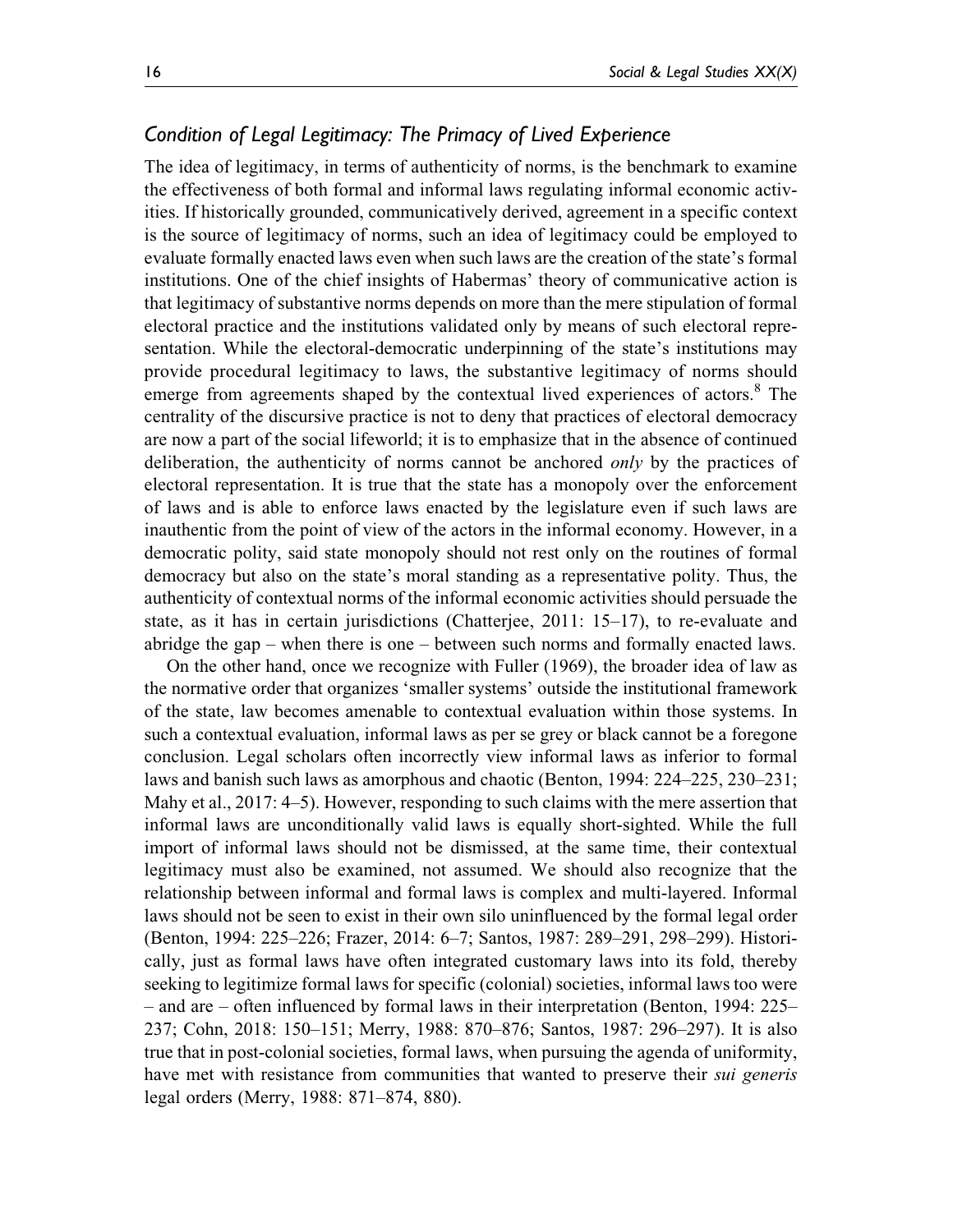Given this dynamic interaction between formal and informal law, it is only when one looks at the informal space solely from the vantage point of the formal space, as some scholars do (discussed earlier), that the informal space might falsely appear to be an extra-regulatory space because of the exclusion of some activities from formally enacted labour and social security laws. Relatedly, the assumption that, with proper enforcement, informal activities could be efficiently regulated by enacted (labour, industrial, and tax) laws is somewhat problematic. In different ways, this assumption underlies the policy approach of international institutions such as the ILO (2002, 2015) and the World Bank (Perry et al, 2007), who assume that formal law is all there is to regulation and, therefore, informal activities are mainly a problem of the non-implementation (i.e., avoidance) of existing formal regulation, thereby making them extra-legal or illegal activities. By assuming that problems in the informal space are mechanically solvable by enacted laws that are part of the formal space, these scholarly and policy positions ignore the fact that formal laws are often mere abstract expressions and often removed from actual situated experiences of social actors, whereby their legitimacy remains in doubt. Thus they fail to acknowledge the fact that knowledge and authenticity in the informal space are often different from the formal space.

When formal laws take account of the contextual experiences of actors in the informal space, they are legitimate laws from the dual perspectives of the informal and the formal; if they do not, their legitimacy is in doubt from the informal perspective (Scheuerman, 2019: 495). In reality, however, formal laws, predominantly following the logic of industrial capitalism, institute legal structures that are conducive for the noncommunicative mediums of money and power, and are often detached from contextual communicative interaction in the informal sphere. The emergence of labour and social security laws in the aftermath of the industrial revolution – as a response to the industrial mode of mass production, catering to the industrial capitalist logic – is an instance of this disjuncture (Deakin and Wilkinson, 2005: 30–34, 42–46, 51–52, 62–82, 90–106; Deakin et al., 2007: 139–142; Hay, 2004: 103–116; Morin, 2005: 7–11).<sup>9</sup> In keeping with the industrial capitalist logic, the point of departure for labour and (workers') social security laws is the private contract or the employment relationship model, in which the freedom of contract and formal equality-based model, rather than lived experiences, become the basis of law-making.

In the context of our discussion, the conceptual significance of the interrelated informal/formal social spaces lies in its ability to emphasize the gap between diverse actual work experiences and abstract industrial labour and the regulatory implications of this gap. While actual working conditions are part of workers' overall lived experiences, the abstract notion of labour detaches workers from their contexts and frames their work in terms of relations of exchange to that of capital (DeVault, 2014: 785; Solomon, 2008: 184). In this backdrop, the regulatory challenge is to keep laws closer to workers' lived experiences and their contextual aspirations so that laws remain relevant to their actual situations. The more the distance between workers' concrete situations and regulatory standards, the more irrelevant the laws are to workers.

If we transpose this logic to the formal and informal spheres, it is easy to see that informal laws that emanate through communicative (and strategic) action by ordinary linguistic means would be the closest type of law to the situated experiences of workers.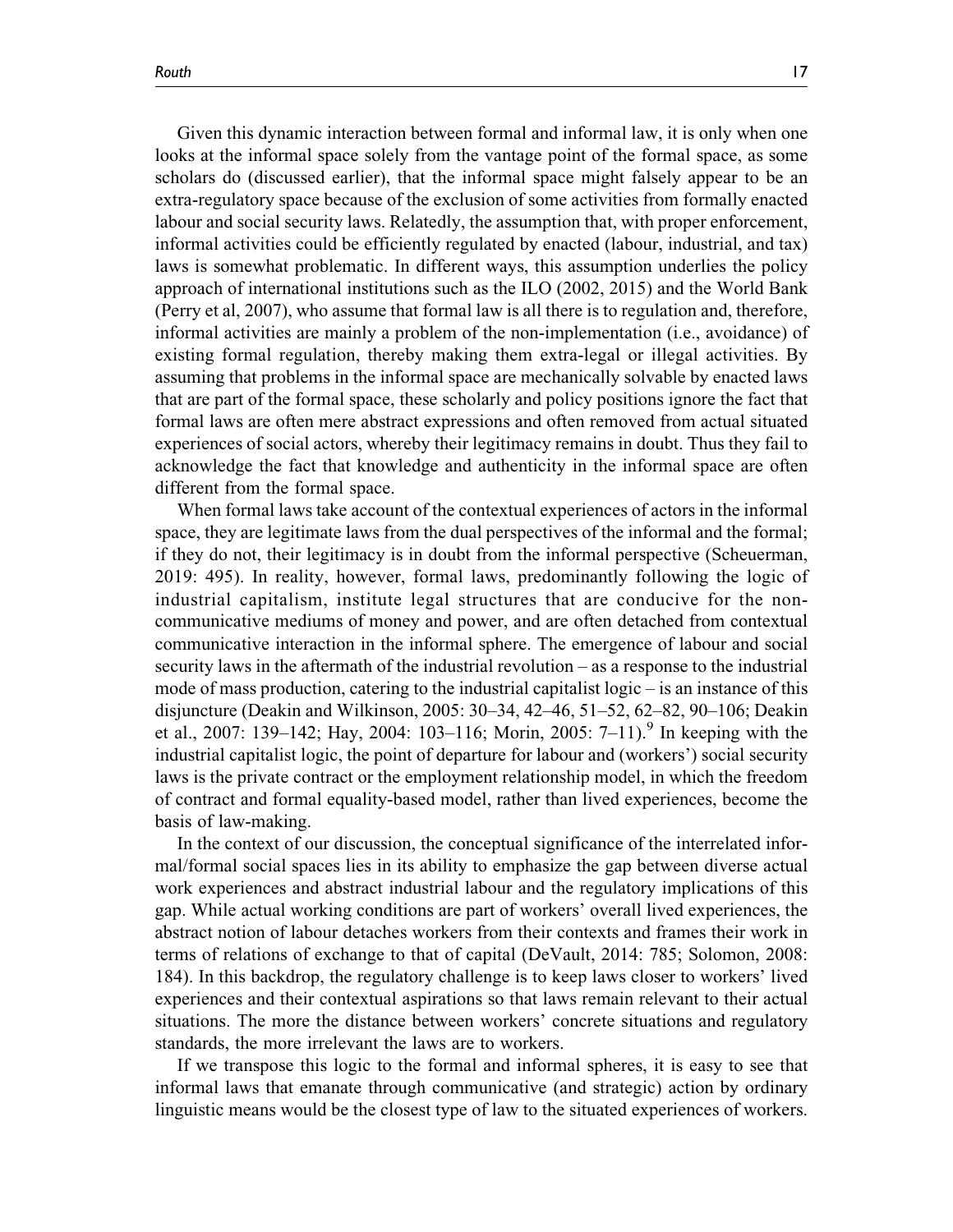The challenge for formal laws that emanate from the logic of industrial capitalism is to come closer to the contextual experiences of workers in the informal sphere to be relevant for their situations. When formal laws lose touch with the concrete heterogeneous work experiences in the informal space yet seek to regulate activities in the informal sphere, the legitimacy of such laws becomes dubious. Additionally, generally applicable formal laws also do not address all conceivable heterogeneous activities organized in the informal space because of the sheer diversity of those activities.

Thus, from a legal point of view, if the informal space is not devoid of norms regulating activities and behaviours, the informal/formal duality really becomes a framework for analysing the contextual legitimacy of substantive laws. From this point of view, we should define informal economic activities as heterogeneously structured activities by means of multiple substantive laws often intersecting each other and emanating from diverse sources, including non-state sources. The ILO definition centring on how the informal economy is not regulated by formal law fails to capture this legal complexity, leading to narrow universalizing policy-remedies for circumstances lacking any uniform structure. In view of the multiple, often competing, substantive laws (and legal orders) in structuring informal economic activities, what the proper policy-concern should be, is, whether or not any or all of these substantive laws are legitimate from the perspective of the actors in the informal space.

From this policy-concern, the proper aim of legal norms should be to integrate concrete experiences of workers so that workers can relate to and consent to adhering to such laws, rather than compelling workers to adhere to formal 'illegitimate' laws. The advantage of conceptualising informal and formal as different but related social spaces instead of isolated activities or regulations is that while avoiding rigid demarcation based on activities and legality, it also creates a useful distinction for legal policy purposes. The idea, then, is to bring the two social spaces into dialogue to bring legal norms of the two spaces into continuous interaction with each other. Therefore, the legal debate should concern how this interactive state is to be achieved through the law-making process.

The practical significance of the idea of legitimate law, from a law-making perspective, is that it militates against pursuing a policy of subsuming (heterogeneous) informal arrangements into the formal legal structure. Instead, recognizing the distinctive logic of the two spaces, in engaging with informal economic activities formal laws should create an institutional channel to be in conversation with sources and structures of the informal space. Likewise, sources and structures of informal laws (some of which are already influenced by formal substantive laws) should consciously recognize the integrated nature of economic activities, even if informal activities do not fit the legally instituted universal 'form', thereby remaining responsive – but not deferential – to the justifications of formal laws. The proposal is not to overthrow formal laws in toto in favour of informal laws; it is rather to harmonize the two, whereby legitimacy of the regulatory framework is prioritized. Thus, even if formal laws were to encroach into the informal space, the informal space would not be *substantively* colonized insofar as formal regulation caters to the needs and aspirations of actors in the informal space. Additionally, it would be useful for formal law-making institutions to create an internal institutional channel of communication whereby a significant amount of law-making autonomy is left to the informal space while still leaving spaces of integration with the formal structure.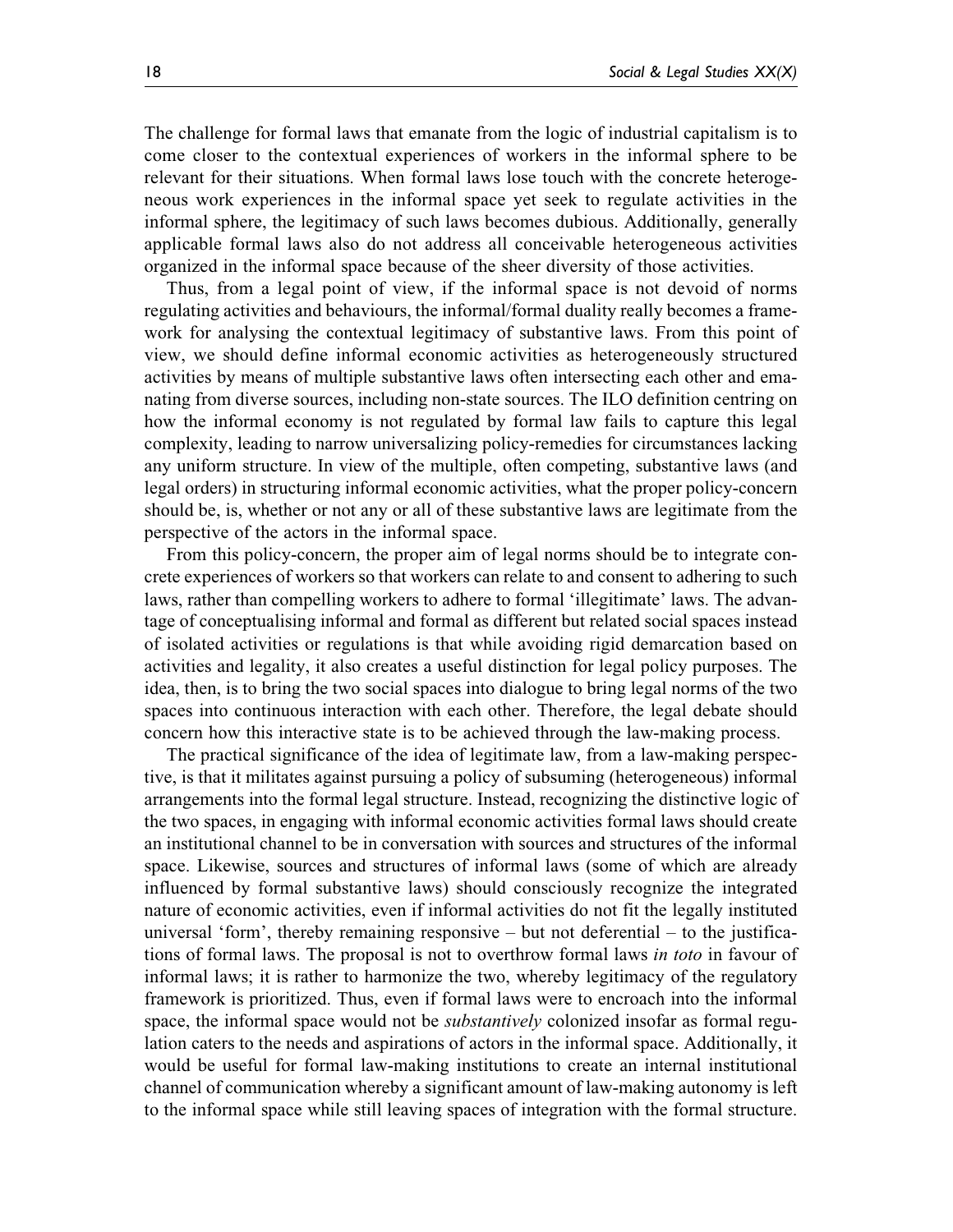This internal channel might mitigate if not completely prevent possible conflicts of interests between actors in the informal and formal spaces.

Although the informal and formal spaces signify two different domains of authenticity, it is important to note that the informal/formal demarcation is only instructive and does not create strictly regimented and separate social spaces. It would, therefore be wrong to think that concerns of the actors in the two social spheres are always diametrically opposed. Although the underlying justifications in legally organizing activities and lives in the informal and formal spaces differ, concerns about unencumbered social interaction, individual well-being, and freedom of choice permeate both spaces. Accordingly, the real challenge is to analyse to what extent legal norms and practices promote these aspirations for workers engaged in the informal space (and also in the formal space).

This analysis calls for the recognition that laws conceived in the industrial mass production context (and structured through specialized institutions with the active participation of the government bureaucracy) are not always suitable for workers engaged in the informal domain. As I note earlier, while some formal laws (such as penal laws, municipal zoning laws, licensing laws, waste management laws) partly influence some of these activities, they differ from the legally instituted universalizing industrial relations structure. For example, in spite of being a central organizing principle of formal industrial relations law, the employment relationship model is often an unsuitable basis for the legal promotion of informal workers' aspirations in the context of the abovementioned activities.<sup>10</sup> Because of this mismatch, when conceptualising legal regulation of informal activities, it is necessary that the frame of reference excludes the formal employment relationship and, instead, takes specific activities as their point of reference. Attempting to solve problems of the informal space by using tools of the formal space undermines the justificatory bases (i.e., communicative and purposive-rational actions) of the two analytically separate spaces.

While it is important to be mindful of the disjuncture between formal laws and informal workers' aspirations, idealising informal laws in organising informal activities should be equally avoided. Informal laws can often be the source of discrimination and marginalisation. It would be wrong to assume that merely because informal laws emanate primarily from communicative interaction, they are free from power structures and strategic agendas, as noted earlier. Informal laws are often the product of social power structures and unequal economic relations. As some scholars note, although religion, identity, gender, caste, class, and kinship-based social norms organize activities in the informal sphere, these norms often discriminate against the most marginalized of the working population (Harriss-White, 2010: 172; Vargas, 2016: 148–150, 156–157). Thus, in both regulatory contexts – informal and formal – overcoming the distance between laws and workers' demands is of paramount importance, as it is to address the relations of power in formulating these norms. Accordingly, the idea of legitimacy is also pertinent in the contextual evaluation of informal laws. In fact, in the context of informal activities, there are prominent instances where, by means of worker centres, workers' aggregations, social movement unionism, and several other innovative collective actions, workers have sought to bridge this gap between laws and their demands by engaging the political processes (Gordon, 2005: 65, 73–82, 149–156, 281–282; Routh,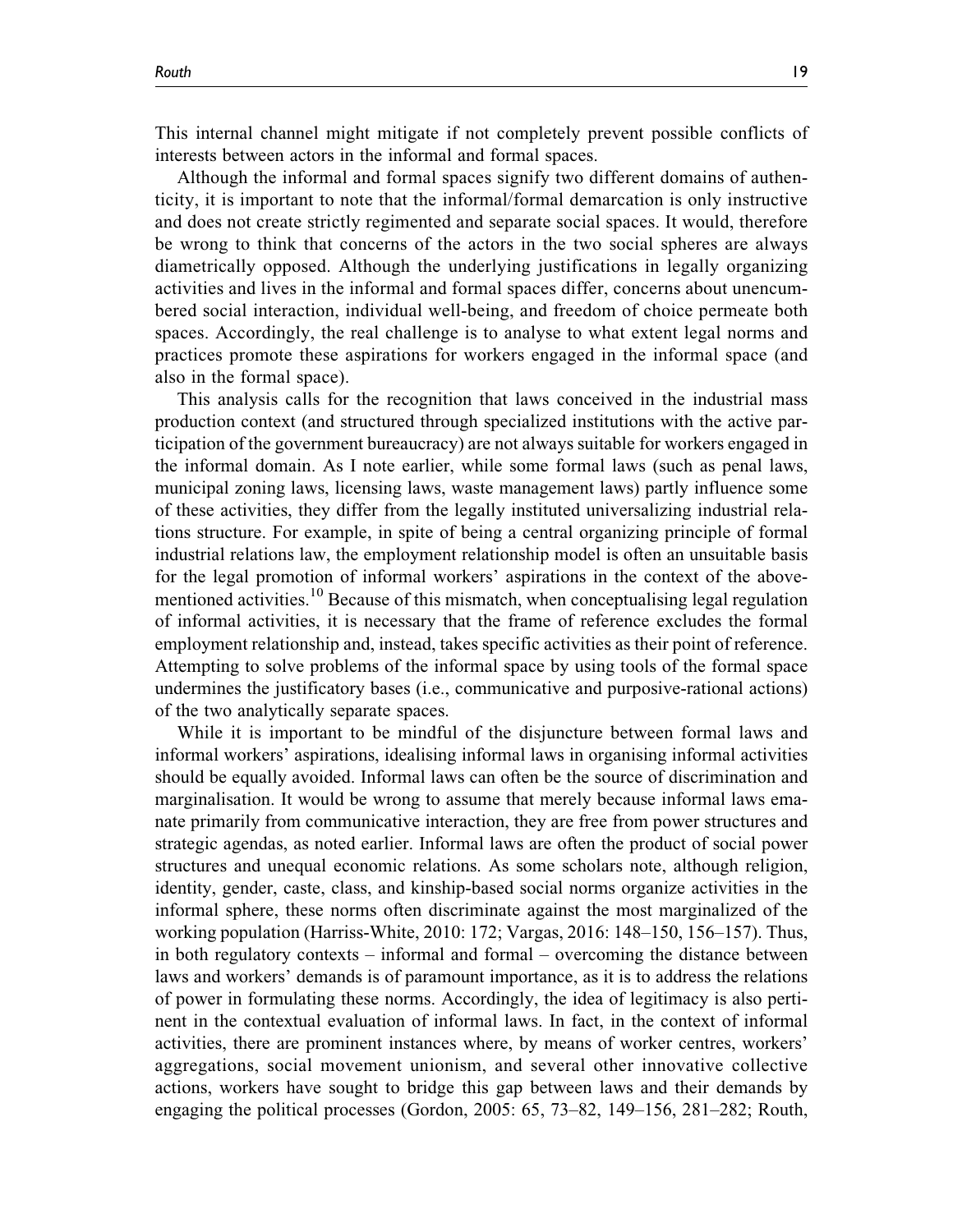2016: 289, 295-312; Vargas, 2016: 131–141, 155, 231–234).<sup>11</sup> By advocating and providing for workers' health and safety measures, rights at work, market access, unemployment benefits, emergency provisioning, and skills upgradation, these collective initiatives seek to address the effects of power imbalances in the informal space.

If we interpret Habermas' discursive approach to law-making by drawing on Honneth's insights, we could conceptualize a rational communication-based law-making process originating in the informal domain, and characterized by conflict and strategic negotiation within and between groups, in addition to collaboratively achieved agreements. Following Habermas, the *legitimacy* of law is attained through the mutual agreements arrived at discursively in the informal space. Discursively achieved agreements do not have to be consensual, but workable rough agreements. It is also important to recognize that legitimacy of informal law is grounded not only on the traditionbounded communication of actual social context but also on the ability of actors in the informal space to critique and reformulate social agreements (Webber, 2006: 169, 179– 180). Such contestability of informal law is also a marker of its legitimacy (Webber, 2006: 169–170, 180–181).<sup>12</sup> In this formulation, legal relevance and legitimacy are closely entwined ideals.

In a discursive law-making process, where strategic action also plays out, the relevance and legitimacy of laws should be judged by their capacity to integrate as many voices as possible in the communicative discourse.<sup>13</sup> This discursive process would be less complicated in situations where only one specific informal activity (i.e., specific lifeworld) is concerned. With the expansion of social space and the inclusion of several heterogeneous informal activities, it becomes increasingly difficult for laws to be representative of agreeable positions on areas of common interests. Accordingly, with the increasing heterogeneity of the informal space, the legitimacy of law should lie in genuine participation and dialogue, resulting in workable legal solutions rather than consensual outcomes.

## **Conclusion**

The idea of legal legitimacy offers us a benchmark not only to judge the validity of formal laws for heterogeneous informal activities, but also to evaluate the appropriateness of informal laws for specific categories of informal activities. Since legal legitimacy is tied to the contextual discursive law-making process, it advances a meta-theoretical ideal in reconceptualizing and rearranging institutions of law-making for heterogeneous informal activities across diverse societies. At the very least, the idea of legal legitimacy clarifies the perceived regulatory obscurity of the informal space. More immediately, by employing the idea of legal legitimacy, in this article, I clarify the legal definition of informal economic activities and note the proper interaction between formal and informal laws in regulating such activities.

## **Acknowledgements**

I thank Ellen Campbell, Himaloya Saha, and Alex Alstad for their research assistance with the article. I also thank Bruce Archibald, Ruth Dukes, Tonia Novitz, David Campbell, and the two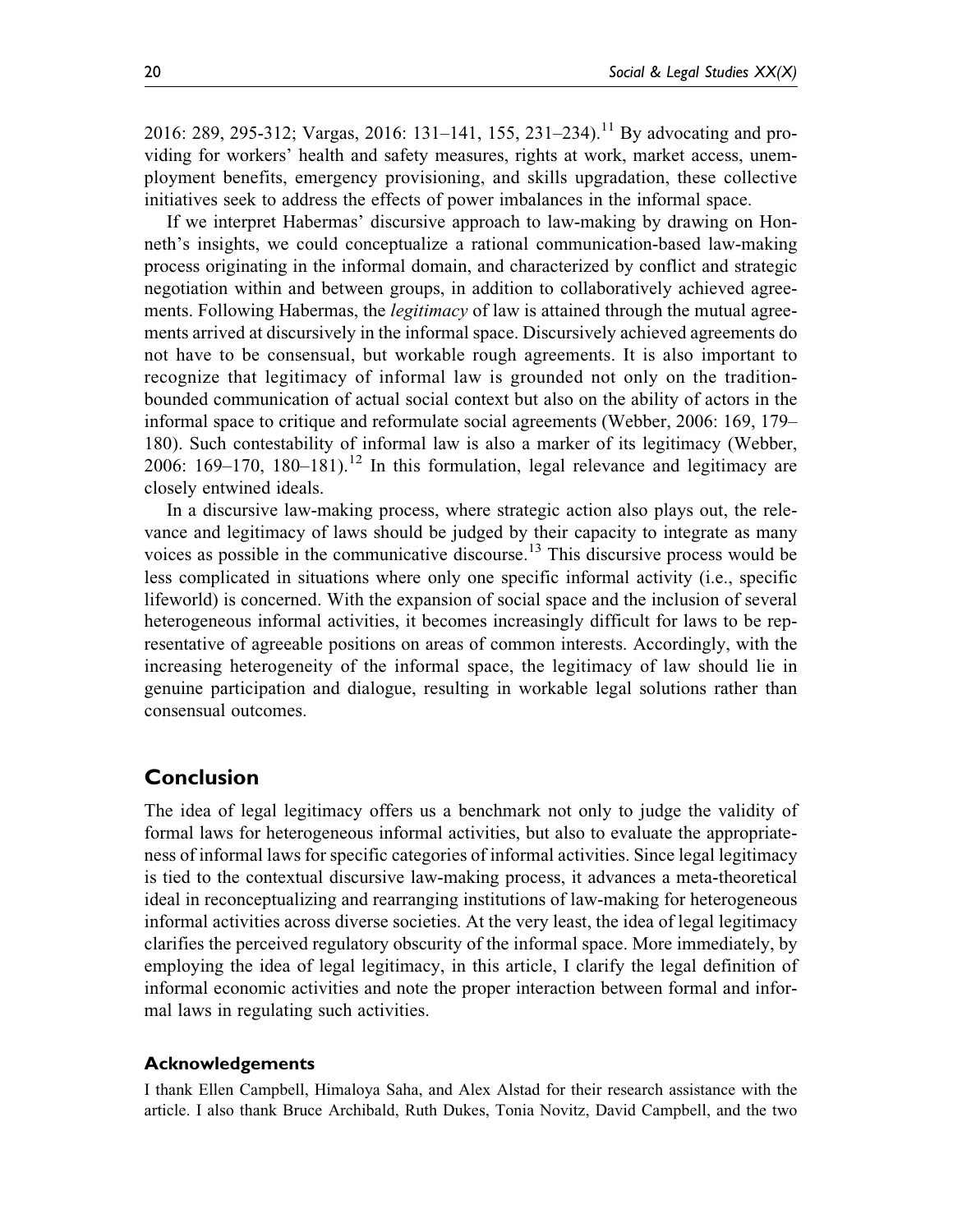anonymous reviewers for the journal for their insightful comments on earlier versions of the article. Remaining errors are solely my responsibility.

### **Declaration of Conflicting Interests**

The author(s) declared no potential conflicts of interest with respect to the research, authorship, and/or publication of this article.

#### **Funding**

The author(s) received no financial support for the research, authorship, and/or publication of this article.

## **ORCID iD**

Supriya Routh **https://orcid.org/0000-0001-7202-6929** 

#### **Notes**

- 1. In its Recommendation concerning the transition from the informal to the formal economy (2015), the ILO ends up promoting the same macroeconomic policies, such as transnational investment, structural adjustment, competition, employment promotion, enterprise and labour market policies, and trade and tax policies, which have been responsible - as policy triggers for cost-cutting strategies - for the very expansion of informal economic activities.
- 2. For a similar proposition articulated from a different position that actually recognizes that informality is not a lawless domain, see Rittich (2017).
- 3. Markets are generally categorized as product markets or geographic markets. If we think of either products or jurisdictions (i.e., geography), formal and informal ways of operating cannot be categorically separated. For example, while the recycling industry ('product market') is generally formal, collection of solid waste (plastic, glass, and metal) is a combination of formal and informal activity (municipal collections and informal private individual collections). Thus, it is problematic to assert that informal products have their own market or that informal activities are geographically isolated markets.
- 4. See Schnädelbach (1991: 7, 16–19), for a critical evaluation of the lifeworld/system distinction.
- 5. Habermas responds to this charge by noting that although it is true that the role of power in lifeworld interactions cannot be totally ignored, the question of power is only really a serious analytical issue in the context of strategic actions of the system. He further notes, since the question of conflict and negotiation of power in the lifeworld will generally play out in the backdrop of common (i.e., consensual) social assumptions and conventions, the influence of conflict and power will have substantially diminished influence in mutual understanding through communicative action (Habermas, 1991: 245–248).
- 6. This does not, however, mean that Habermas completely ignores dispute resolution in the lifeworld domain. In Habermas' account, lifeworld disputes are also resolved by means of communication through ordinary language. See Habermas (1991: 214, 223–224, 243, 245–247).
- 7. For an empirical documentation of the same point, see Harriss-White (2010: 172), who notes, norms are often regressive and are cast-based and gendered; likewise, see Vargas (2016: 148– 150, 156–157), on violent enforcement of local business norms.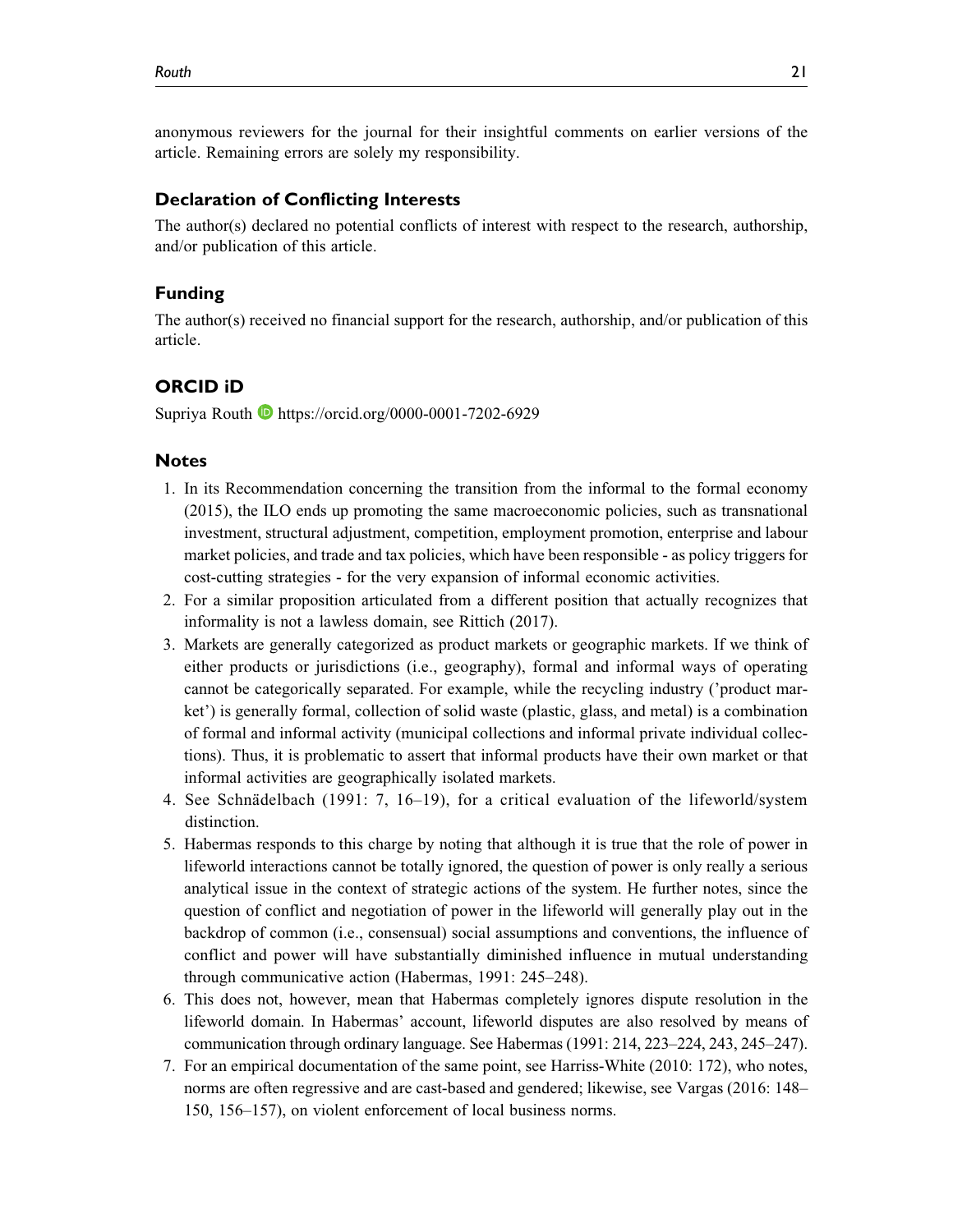- 8. Recognizing the prominence of the discursive 'content of democracy', the philosopher Amartya Sen notes: There is, of course, the older – and more formal – view of democracy which characterizes it mainly in terms of elections and ballots, rather than in the broader perspective of government by discussion. And yet, in contemporary political philosophy, the understanding of democracy has broadened vastly, so that democracy is no longer seen just in terms of the demands for *public balloting*, but much more capaciously, in terms of what John Rawls calls 'the exercise of public reason'. Indeed, a large shift in the understanding of democracy has been brought about by the works of Rawls and Habermas, and by a large recent literature on this subject, including the contributions of Bruce Ackerman, Seyla Benhabib, Joshua Cohen, Ronald Dworkin, among others [internal citations omitted] (Sen, 2009: 324).
- 9. However, the authors emphasize that the relationship between social change and legal change is not straightforward, but a 'complex and multi-linear' process.
- 10. This point has been well documented by legal scholars including Supiot (2001), Stone (2004), Stone and Arthurs (2013), Langille (2011), Freedland (2016), Freedland and Kountouris (2012), and Albin and Pressl (2016). The same charge could be levelled against other institutions of formal labour law such as collective bargaining, workers' council, trade unionism, and so on.
- 11. Workers' collective action taking some of these organizational forms even if to a limited extent – might be able to overcome objections of *representativity*, *participation*, and disjuncture between *ideal condition* and *real situations*, that, some scholars note as shortcomings of Habermas' discourse theory of legal validity. On the latter objections, see Dukes and Christodoulidis (2012).
- 12. Without taking into account capitalist structures or bureaucratic power, Webber, however, believes that democratic institutions of the state often facilitate this contestability, thereby contributing to informal law's legitimacy.
- 13. These voices should not only be limited to actors who are directly regulated, it should also extend to voices that are outsiders to the immediate stakeholders (that is, objective perspectives). It is these outside voices who often possess the distance and impartiality to identify and critique power relations.

## **References**

- Agarwala R (2013) Informal Labor, Formal Politics, and Dignified Discontent in India. New York: CUP.
- Albin E and Pressl J (2016) Fragmenting work, fragmented regulation: the contract of employment as a driver of social exclusion. In: Freedland M, Bogg A, Cabrelli D, et al. (eds) The Contract of Employment. Oxford: OUP, pp. 209–230.
- Aliaga L (2018) Across Peru, Municipalities are "Upgradits. Is it really improving conditions? In: WEIGO. Available at: https://www.wiego.org/blog/across-peru-municipalities-are-upgradingstreet-vendors-roofed-markets-it-really-improving-co (accessed 17 May 2020).
- Benda-Beckmann FV (2002) Who's afraid of legal pluralism. The Journal of Legal Pluralism and Unofficial Law 34(47): 37–82.
- Benton L (1994) Beyond legal pluralism: towards a new approach to law in the informal sector. Social & Legal Studies 3: 223–242.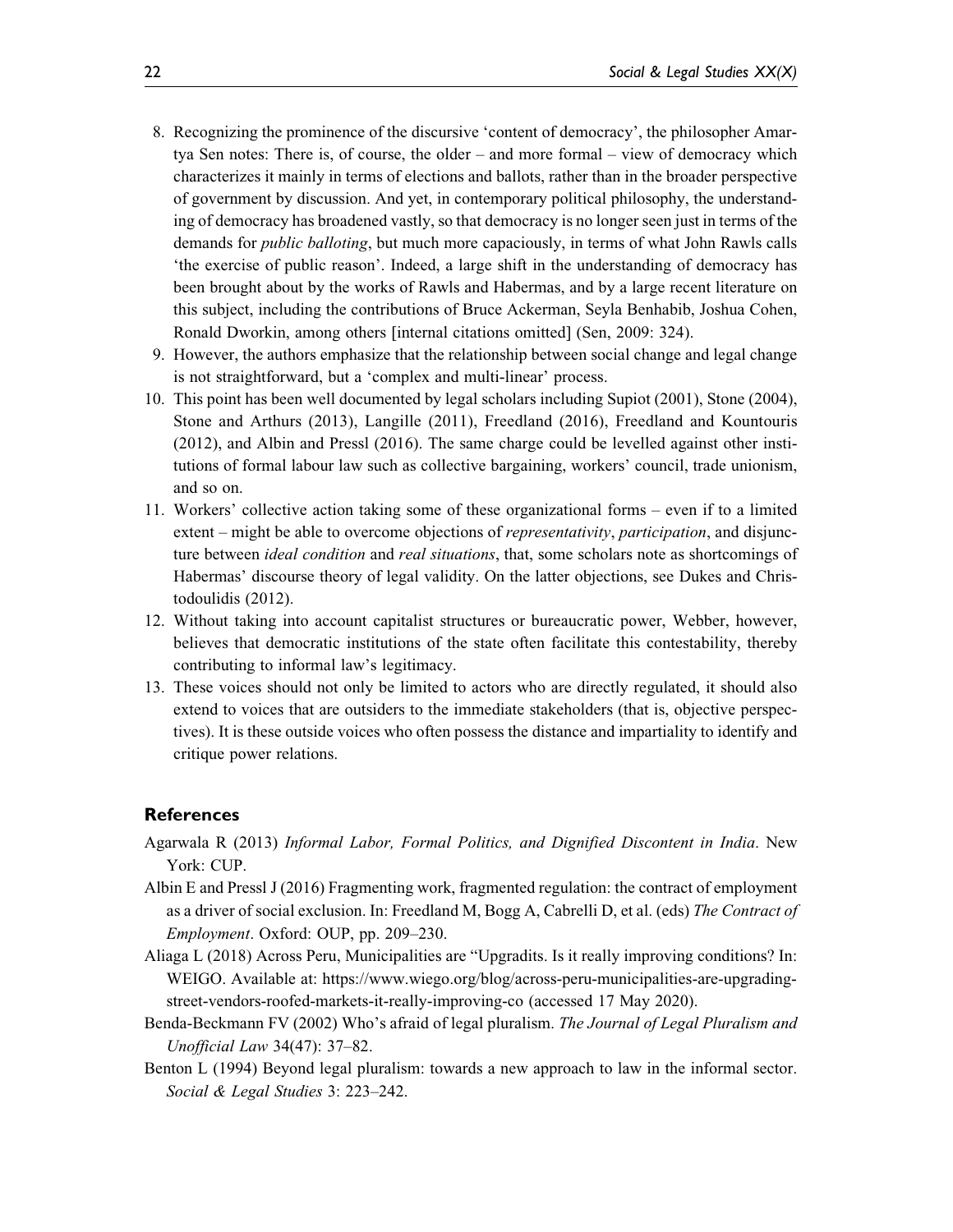- Benton L (2012) Historical perspectives on legal pluralism. In: Tamanaha BZ, Sage C and Woolcock M (eds) Legal Pluralism and Development: Scholars and Practitioners in Dialogue. New York: CUP, pp. 21–33.
- Brown A (2017) Legal paradigms and the informal economy: pluralism, empowerment, rights or governance. In: Brown A (ed.) Rebel Streets and the Informal Economy: Street Trade and the Law. Abingdon, Oxon and New York: Routledge, pp. 19–36.
- Chatterjee P (2011) Lineages of Political Society: Studies in Postcolonial Democracy. New York: Columbia University Press.
- Cohn BS (2018) Law and the colonial State in India. In: Starr J and Collier JF (eds) History and Power in the Study of Law: New Directions in Legal Anthropology. Ithaca and London: Cornell University Press, pp. 131–152.
- Coletto D (2010) The Informal Economy and Employment in Brazil: Latin America, Modernization, and Social Changes. New York: Palgrave Macmillan.
- Davidov G (2005) Enforcement problems in "Informal" Labor Markets: A view from Israel. Comparative Labor Law & Policy Journal 27(1): 3–25.
- Davidov G and Langille B (2011) Introduction Understanding Labour Law: A timeless idea, a timed-out idea, or an idea whose time has now come. In: Davidov G and Langille B (eds) The Idea of Labour Law. New York: OUP, pp. 1–10.
- De Soto H (1989) The Other Path: The Invisible Revolution in the Third World. New York: Harper and Row.
- Deakin S and Wilkinson F (2005) The Law of the Labour Market: Industrialization, Employment, and Legal Evolution. New York: OUP.
- Deakin S, Lele P and Siems M (2007) The evolution of labour law: calibrating and comparing regulatory regimes. International Labour Review 146(3–4): 133–162.
- DeVault M (2014) Mapping invisible work: conceptual tools for social justice projects. Sociological Forum 29(4): 775–790.
- Dukes R and Christodoulidis E (2012) Habermas and the European social dialogue: Deliberative democracy as industrial democracy. International Union Rights Journal 18(4): 20–21.
- Falla AMV and Mosquera SV (2019) Beyond state regulation of informality: Understanding access to public space by street vendors in Bogotá. International Development Planning Review 41(1): 85–105.
- Foessel M (2019) Critique and communication: Philosophy's Missions A Conversation with Jürgen Habermas. In: Gordon PE, Hammer E, and Honneth A (eds) The Routledge Companion to the Frankfurt School. New York and Abingdon, Oxon: Routledge, pp. 554–562.
- Frazer A (2014) Labour law, institutionalist regulation and the employing organization. International Employment Relations Review 20(1): 4–26.
- Freedland M (2016) General Introduction Aims, rationale, and methodology. In: Freedland M, Bogg A, Cabrelli D, et al. (eds) The Contract of Employment. New York: OUP, pp. 3–27.
- Freedland M and Kountouris N (2012) The Legal Construction of Personal Work Relations. New York: OUP.
- Fuller LL (1969) Human interaction and the law. The American Journal of Jurisprudence 14: 1–36.
- Glenn HP (2012) Sustainable diversity in law. In: Tamanaha BZ, Sage C and Woolcock M (eds) Legal Pluralism and Development: Scholars and Practitioners in Dialogue. New York: CUP, pp. 95–111.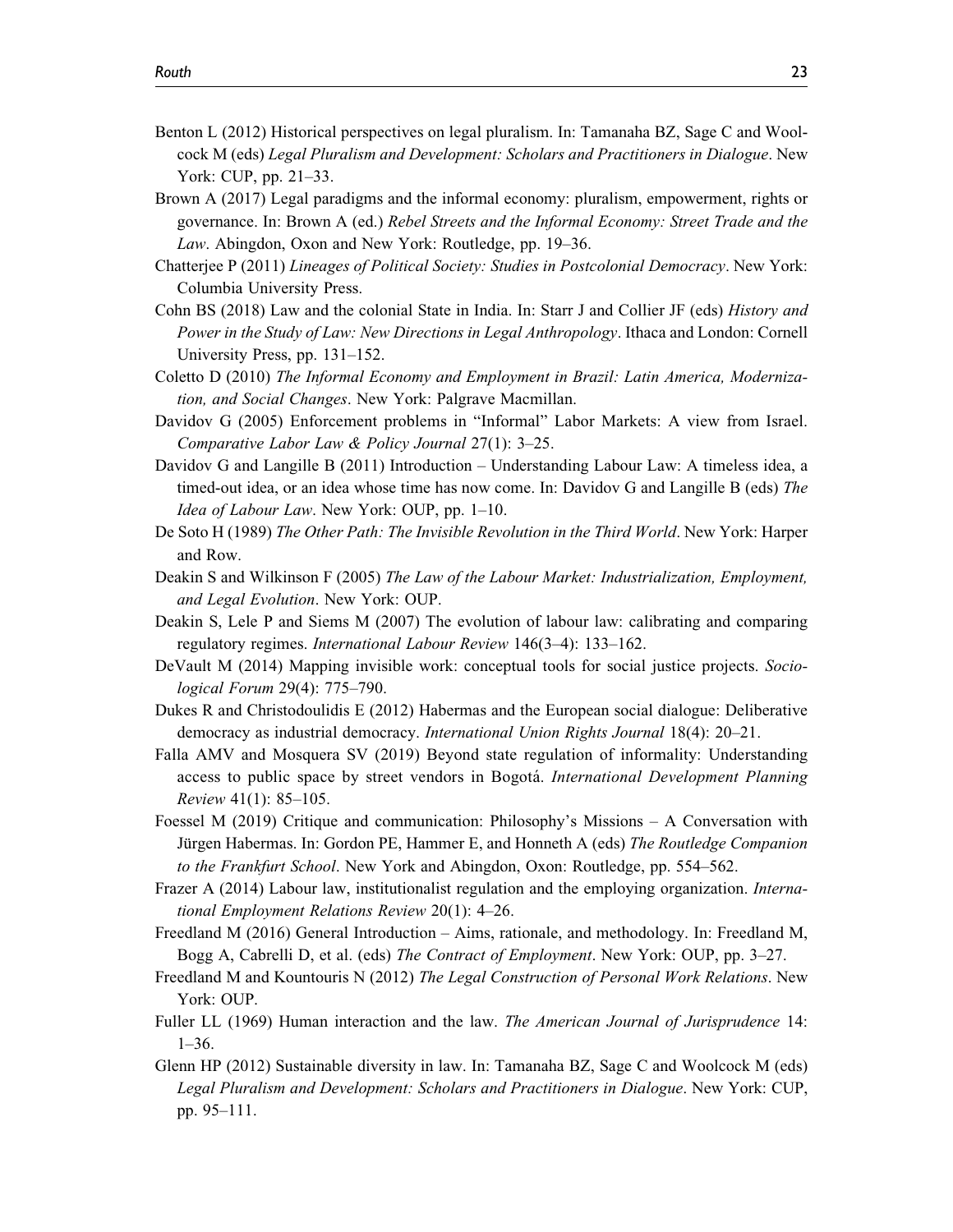- Goldin A (2006) Labour subordination and the subjective weakening of labour law. In: Davidov G and Langille B (eds) Boundaries and Frontiers of Labour Law: Goals and Means in the Regulation of Work. Oxford and Portland, Oregon: Hart, pp. 109–131.
- Goldin A (2011) Global conceptualizations and local constructions of the idea of labour law. In: Davidov G and Langille B (eds) The Idea of Labour Law. New York: OUP, pp. 69–87.
- Gordon J (2005) Suburban Sweatshops: The Fight for Immigrant Rights. Cambridge, MA and London, UK: Harvard University Press.
- Griffiths J (1986) What is legal pluralism. Journal of Legal Pluralism and Unofficial Law 24: 1–56.
- Guha-Khasnobis B and Kanbur R (eds) (2006) Informal Labour Markets and Development. New York: Palgrave McMillan.
- Habermas J (1984 [1981]) The Theory of Communicative Action Volume 1: Reason and the Rationalization of Society, Thomas McCarthy (Trans.). Boston: Beacon Press.
- Habermas J (1987 [1981]) The Theory of Communicative Action Volume 2: Lifeworld and System: A Critique of Functionalist Reason, Thomas McCarthy (Trans.). Boston: Beacon Press.
- Habermas J (1991) A reply. In: Honneth A and Joas H (eds) Communicative Action: Essays on Jürgen Habermas's The Theory of Communicative Action, Gaines J and Jones DL (Trans.). Cambridge, Mass: MIT Press, pp. 214–264.
- Habermas J (1996) Between Facts and Norms: Contributions to a Discourse theory of Law and Democracy, William Rehg (Trans.). Cambridge, MA: MIT Press.
- Hammer E (2019) Habermas and ordinary language philosophy. In: Gordon PE, Hammer E and Honneth A (eds) The Routledge Companion to the Frankfurt School. New York and Abingdon, Oxon: Routledge, pp. 336–349.
- Harriss-White B (2010) Work and wellbeing in informal economies: The regulative roles of institutions of identity and the state. World Development 38(2): 170–183.
- Hart K (1973) Informal income opportunities and urban employment in Ghana. The Journal of Modern African Studies 11(1): 61–89.
- Hart K (2006) Bureaucratic form and the informal economy. In: Guha-Khasnobis B, Kanbur R and Ostrom E (eds) Linking the Formal and Informal Economy: Concepts and Policies. New York: OUP, pp. 21–35.
- Hay D (2004) England, 1562–1875: The law and its uses. In: Hay D and Craven P (eds) *Masters*, Servants, and Magistrates in Britain and the Empire 1562-1955. Chapel Hill, NC and London: The University of North Carolina Press, pp. 59–116.
- Hoekema A (2017) The conundrum of cross-cultural understanding in the practice of law. The Journal of Legal Pluralism and Unofficial Law 49(1): 67–84.
- Honneth A (1993) The Critique of Power: Reflective Stages in a Critical Social Theory, Kenneth-Baynes (Trans.). Cambridge, MA: MIT Press.
- ILO (1972) Employment, Incomes and Inequality: A Strategy for Increasing Productive Employment in Kenya. Report of an Inter-Agency Team Financed by the United Nations Development Programme and Organized by the International Labour Office. Geneva: ILO.
- ILO (2002) Resolution Concerning Decent Work and the Informal Economy. International Labour Conference. ILC90-PR25-292-En.Doc., June (90th session).
- ILO (2013) Measuring Informality: A Statistical Manual on the Informal Sector and Informal Employment. Geneva: ILO.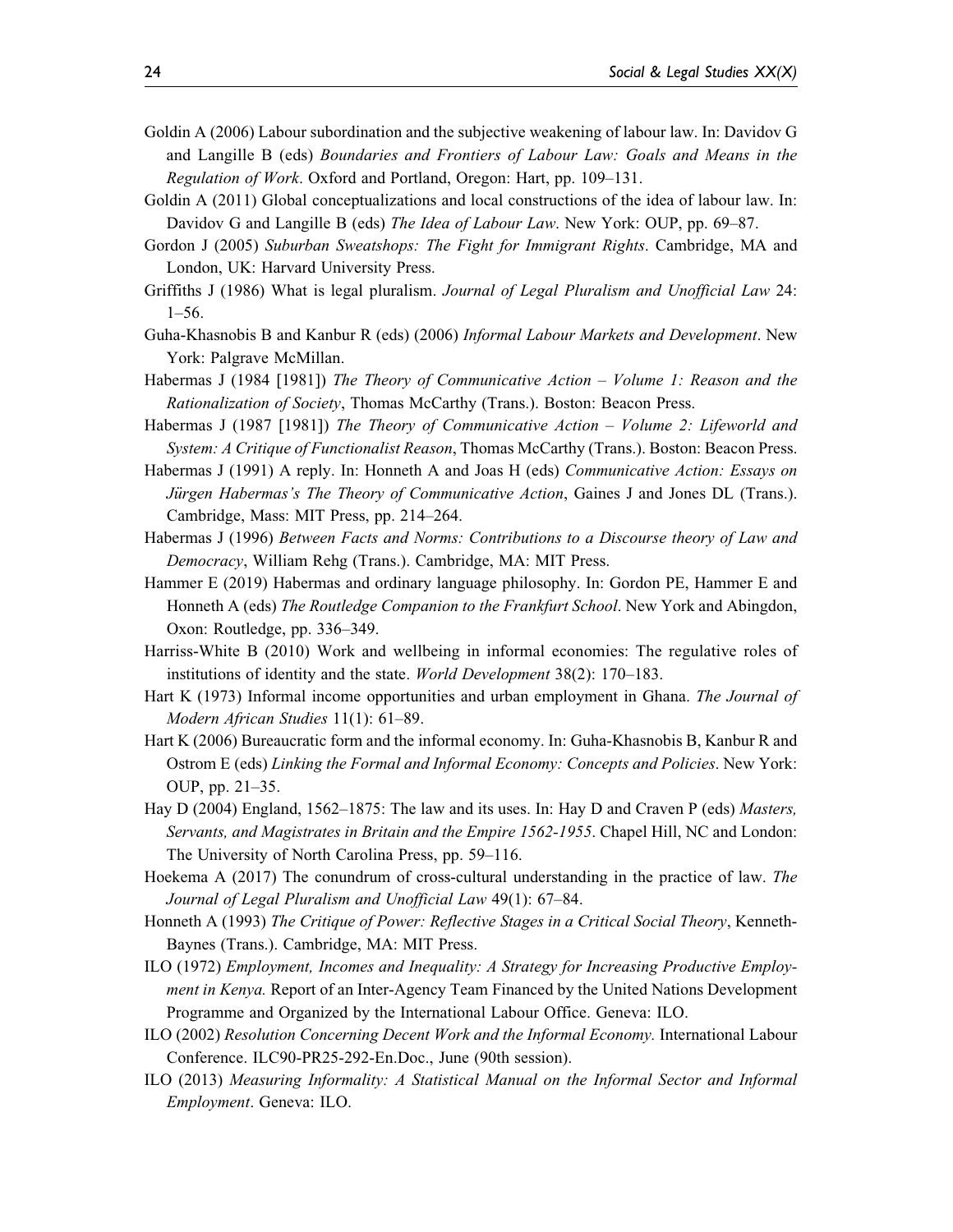- ILO (2015) Recommendation concerning the transition from the informal to the formal economy. Recommendation 204, International Labour Conference, Switzerland, June.
- ILO (2016) Non-Standard Employment Around the World: Understanding Challenges, Shaping Prospects. Geneva: ILO.
- Joas H (1991) The unhappy marriage of hermeneutics and functionalism. In: Honneth A and Joas H (eds) Communicative Action: Essays on Jürgen Habermas's The Theory of Communicative Action, Gaines J and Jones DL (Trans.). Cambridge, MA: MIT Press, pp. 97–118.
- La Hovary C (2014) The informal economy and the ILO: A legal perspective. The International Journal of Comparative Labour Law and Industrial Relations 30(4): 391–412.
- La Hovary C (2016) A new international labour standard for formalising the informal economy? A discussion of its desirability. In: Routh S and Borghi V (eds) Workers and the Global Informal Economy: Interdisciplinary Perspectives. New York and Abingdon, Oxon: Routledge, pp. 91–107.
- Langille B (2011) Labour Law's theory of justice. In: Davidov G and Langille B (eds) The Idea of Labour Law. New York: OUP, pp. 101–119.
- Mahy P, Mitchell R, Cooney S, et al. (2017) The plural regulation of work: A pilot study of restaurant workers in Yogyakarta, Indonesia. Report, Melbourne Law School, Australia, September.
- Mahy P, Mitchell R, Howe J, et al. (2019) What is actually regulating work? A Study of restaurants in Indonesia and Australia. In: Ashiagbor D (ed.) Re-Imagining Labour Law for Development: Informal Work in the Global North and South. Oxford: Hart, pp. 215–233.
- McCarthy T (1991) Complexity and democracy: Or the seducements of systems theory. In: Honneth A and Joas H (eds) Communicative Action: Essays on Jürgen Habermas's The Theory of Communicative Action, Gaines J and Jones DL (Trans.). Cambridge, MA: MIT Press, pp. 119–139.
- McHugh-Russell L (2019) Labour law, development discourse and the uses of informality. In: Ashiagbor D (ed.) Re-Imagining Labour Law for Development: Informal Work in the Global North and South. Oxford: Hart, pp. 51–75.
- Merry SE (1988) Legal pluralism. Law & Society Review 22(5): 869–896.
- Morin M-L (2005) Labour law and new forms of corporate organization. International Labour Review 144(1): 5–30.
- Perry GE, Maloney WF, Arias OS, et al. (2007) Informality: Exit and Exclusion. Washington, DC: The World Bank.
- Provost R (2012) Centaur jurisprudence: culture before the law. In: Provost R (ed.) Culture in the Domains of Law. Cambridge: CUP, pp. 1–19.
- Reed SO and Bird M (2019) Liberia's street vendors pioneer new approach with city officials. In: WEIGO. Available at: https://www.wiego.org/blog/liberia's-street-vendors-pioneer-newapproach-city-officials (accessed 17 May 2020).
- Rehg W (1996) Translator's introduction. In: Habermas J, Rehg W and Mccarthy T (eds) Between Facts and Norms: Contributions to a Discourse theory of Law and Democracy, William Rehg (Trans.). Cambridge, MA: MIT Press, pp. ix–xxxvii.
- Rittich K (2017) Formality and informality in the law of work. In: Archer S, Drache D and Zumbansen P (eds) Daunting Enterprise of the Law: Essays in Honour of Harry W. Arthurs. Montreal: McGill-Queens UP, pp. 109–123.
- Routh S and Borghi V. (eds) (2016) Workers and the Global Informal Economy: Interdisciplinary Perspectives. Abingdon, Oxon, Ox & New York: Routledge.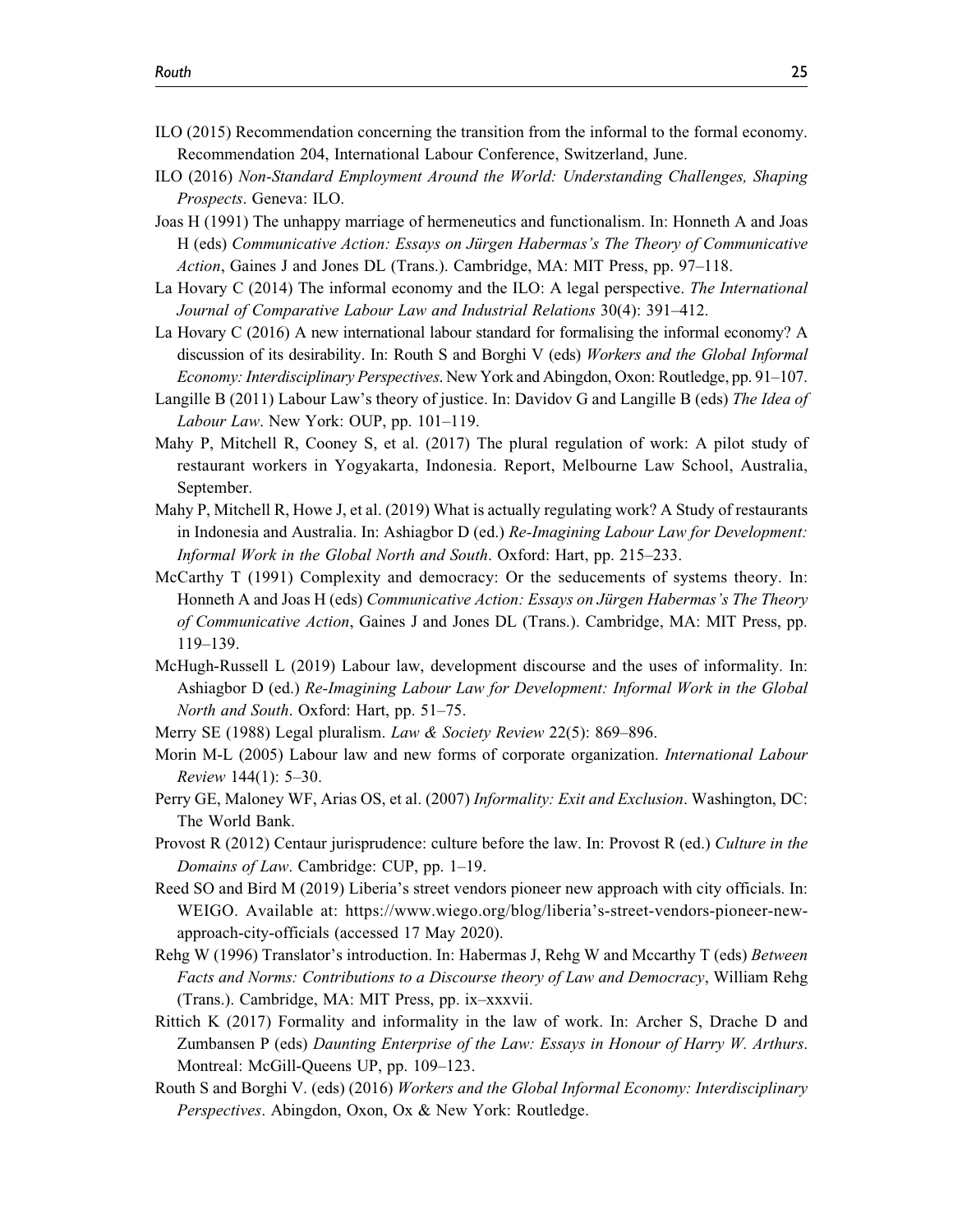- Routh S (2016) Informal Workers' Aggregation and Law. Theoretical Inquiries in Law 17: 283–320.
- Routh S (2017) La Transition Vers L'économie Formelle: Une Stratégie Désorientée de l'OIT?. Revue de droit compare du travail et de la securite sociale 3: 128–141.
- Sankaran K (2006) Protecting the worker in the informal economy: The role of labour law. In: Davidov G and Langille B (eds) Boundaries and Frontiers of Labour Law: Goals and Means in the Regulation of Work. Oxford and Portland, Oregon: Hart, pp. 205–220.
- Sankaran K (2011) Informal employment and the challenges for labour law. In: Davidov G and Langille B (eds) The Idea of Labour Law. New York: OUP, pp. 223–233.
- Santos BDS (1987) Law: A map of misreading. Toward a postmodern conception of law. Journal of Law and Society 14(3): 279–302.
- Scheuerman WE (2019) Critical theory and the law. In: Gordon PE, Hammer E and Honneth A (eds) The Routledge Companion to the Frankfurt School. New York and Abingdon, Oxon: Routledge, pp. 486–499.
- Schnädelbach H (1991) The transformation of critical theory. In: Honneth A and Joas H (eds) Communicative Action: Essays on Jürgen Habermas's The Theory of Communicative Action, Gaines J and Jones DL (Trans). Cambridge, MA: MIT Press, pp. 7–22.
- Sen A (2000) Development as Freedom. New York: Anchor Books.
- Sen A (2009) The Idea of Justice. Cambridge, MA: Harvard University Press.
- Shamir H (2011) What's the border got to do with it? How immigration regimes affect familial care provision – A comparative analysis. American University Journal of Gender, Social Policy & the Law 19(2): 601–669.
- Snyder KA (2004) Routes to the informal economy in New York's East Village: Crisis, economics, and identity. Sociological Perspectives 47(2): 215–240.
- Solomon CR (2008) Personal responsibility in professional work: The academic "Star" as ideological code. In: Marjorie LDV (ed.) People at Work: Life, Power, and Social Inclusion in the New Economy. New York: New York UP, pp. 180–202.
- Stone KVW (2004) From Widgets to Digits: Employment Regulation for the Changing Workplace. New York: CUP.
- Stone KVW and Arthurs H (2013) The transformation of employment regimes: A worldwide challenge. In: Stone KVW and Arthurs H (eds) Rethinking Workplace Regulation: Beyond the Standard Contract of Employment. New York: Russell Sage Foundation, pp. 1–20.
- Supiot A (2001) Beyond Employment. New York: OUP.
- Tamanaha BZ (2012) The rule of law and legal pluralism in development. In: Tamanaha BZ, Sage C and Woolcock M (eds) Legal Pluralism and Development: Scholars and Practitioners in Dialogue. New York: CUP, pp. 34–49.
- The Hindu (2016) Can't former tea vendor PM Modi feel our pain. The Hindu 25 August. Available at: https://www.thehindu.com/news/cities/Delhi/Can't-former-tea-vendor-PM-Modi-feel-our-pain-ask-street-vendors/article14588796.ece (accessed 17 May 2020).
- Trebilcock A (2006) Using development approaches to address the challenge of the informal economy for labour law. In: Davidov G and Langille B (eds) Boundaries and Frontiers of Labour Law: Goals and Means in the Regulation of Work. Oxford and Portland, Oregon: Hart, pp. 63–86.